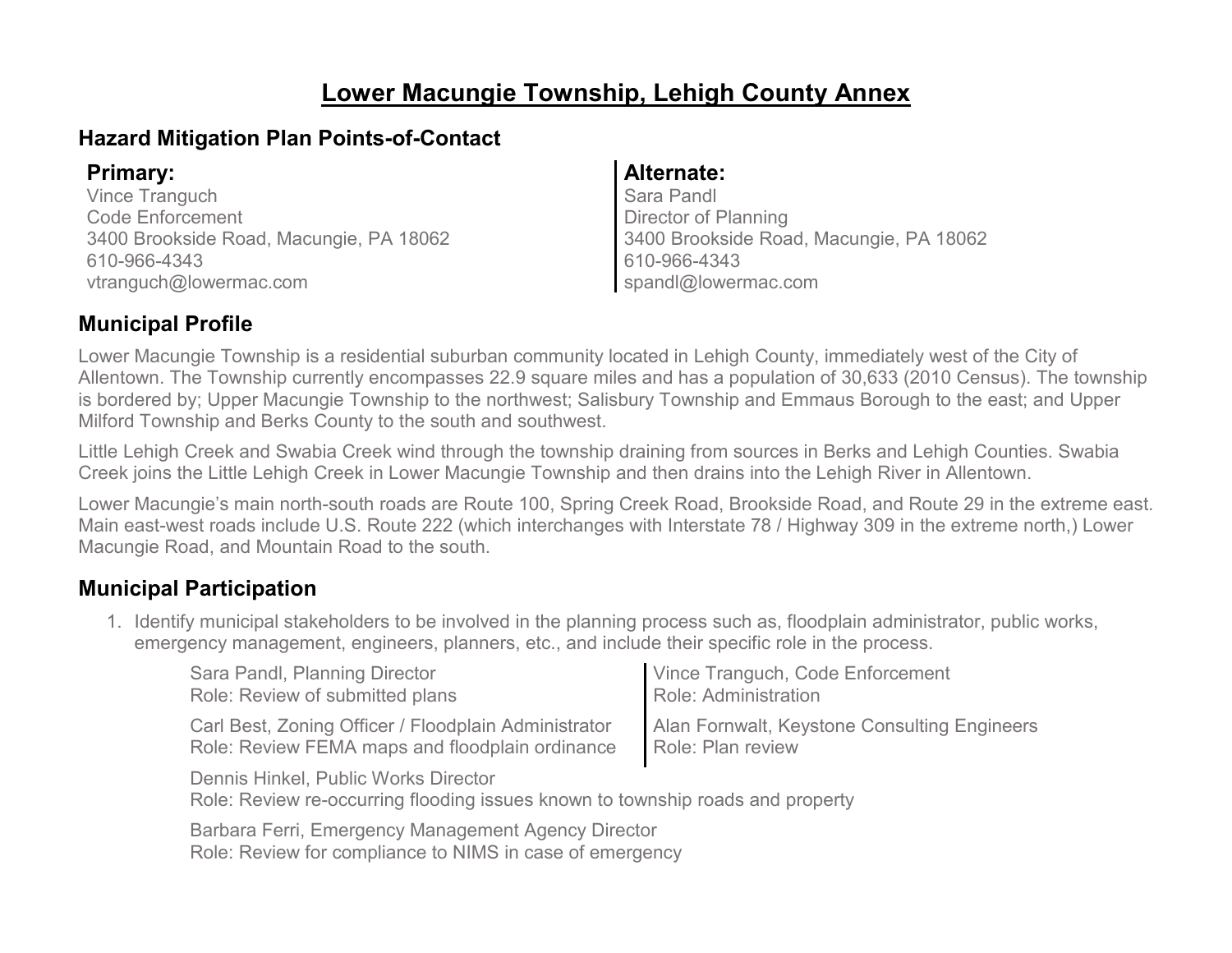### **Municipal Participation –** *continued*

2. Identify community stakeholders such as; neighborhood groups, religious groups, major employers / businesses, etc., that will be informed and / or involved in the planning process and describe how they will be involved.

Mack Trucks Smooth-On Community Associations East Penn School District

Gather input and resources that these corporations can offer.

3. Describe how the public **will be engaged** in the current planning process examples, newsletters, social media, etc., **and how they were engaged** since the 2013 Hazard Mitigation Plan.

Include information in newsletters, hold public meeting for input from residents.

#### **Compliance with the National Flood Insurance Program (NFIP)**

| <b>Topic</b>                                                                                                                                      | Identify source of information, if<br>different from the one listed.  | <b>Additional Comments</b>               |
|---------------------------------------------------------------------------------------------------------------------------------------------------|-----------------------------------------------------------------------|------------------------------------------|
| <b>1. Staff Resources</b>                                                                                                                         |                                                                       |                                          |
| Is the Community Floodplain Administrator (FPA) or NFIP Coordinator certified?                                                                    | <b>Community FPA</b>                                                  | Yes                                      |
| Is floodplain management an auxiliary function?                                                                                                   | <b>Community FPA</b>                                                  | No, primary                              |
| Provide an explanation of NFIP administration services (e.g., permit review, GGIS,<br>education or outreach, inspections, engineering capability) | <b>Community FPA</b>                                                  | Mapping, GIS, plan review,<br>permitting |
| What are the barriers to running an effective NFIP program in the community, if any?                                                              | <b>Community FPA</b>                                                  | None                                     |
| 2. Compliance History                                                                                                                             |                                                                       |                                          |
| Is the community in good standing with the NFIP?                                                                                                  | State NFIP Coordinator, FEMA NFIP<br>Specialist, or community records | Yes                                      |
| Are there any outstanding compliance issues (i.e., current violations)?                                                                           |                                                                       | No                                       |
| When was the most recent Community Assistance Visits (CAV) or Community<br>Assistance Contact (CAC)?                                              |                                                                       | 2015                                     |
| Is a CAV or CAC scheduled or needed?                                                                                                              |                                                                       | Yes                                      |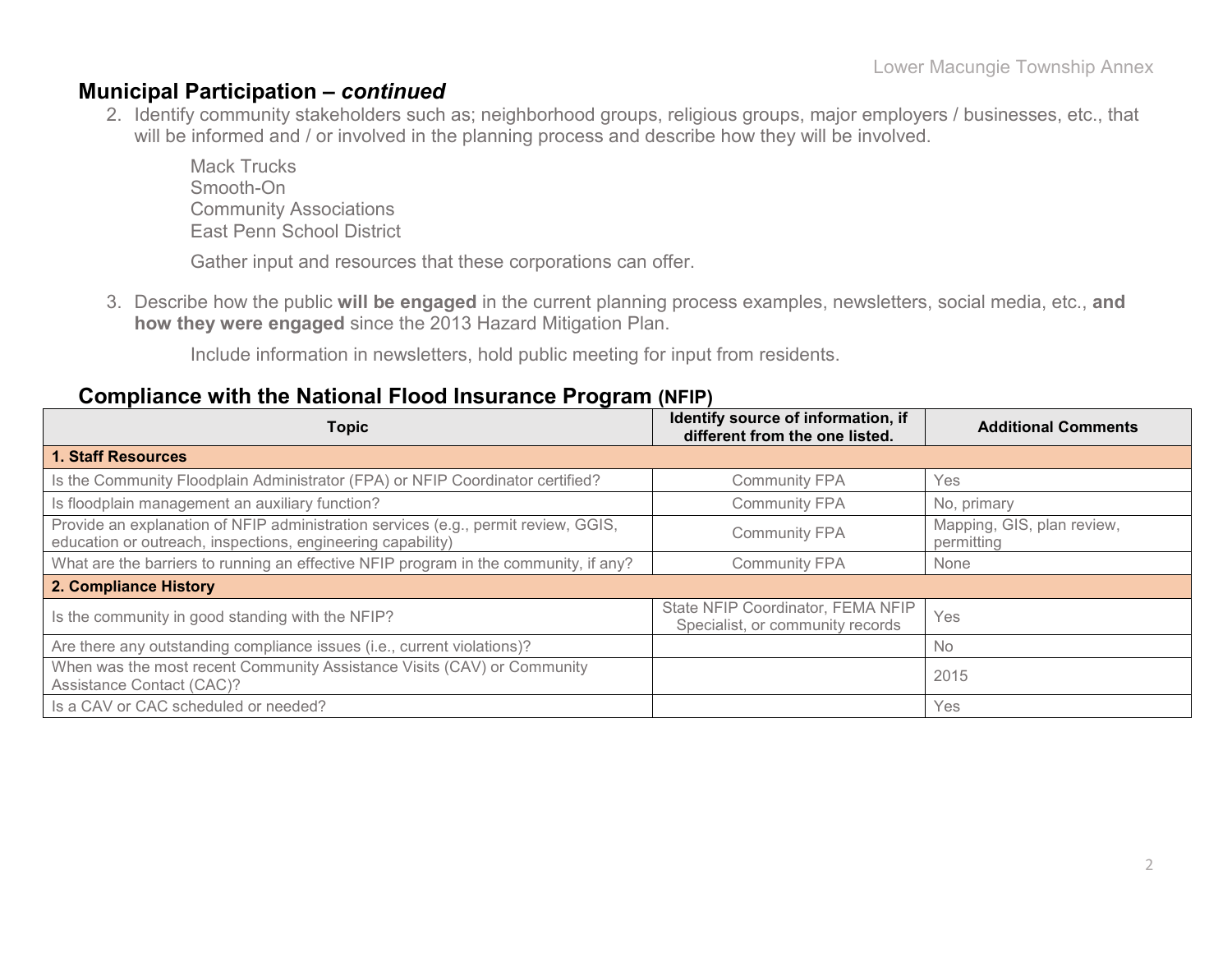# **Compliance with the National Flood Insurance Program (NFIP) –** *continued*

| <b>Topic</b>                                                                                                                                     | Identify source of information, if<br>different from the one listed.     | <b>Additional Comments</b>                                                             |
|--------------------------------------------------------------------------------------------------------------------------------------------------|--------------------------------------------------------------------------|----------------------------------------------------------------------------------------|
| 3. Regulation                                                                                                                                    |                                                                          |                                                                                        |
| When did the community enter the NFIP?                                                                                                           | <b>NFIP Community Status Book</b>                                        | 6/28/1974                                                                              |
| Are the Flood Insurance Rate Maps (FIRMs) digital or paper?<br>How are residents assisted with mapping?                                          | <b>Community FPA</b>                                                     | Paper                                                                                  |
| Do floodplain regulations meet or exceed FEMA or State minimum requirements?<br>If so, in what ways?                                             | <b>Community FPA</b>                                                     | Exceed, Lower Macungie<br>Township regulates properties in<br>the 500-year floodplain. |
| Describe the permitting process                                                                                                                  | Community FPA, State, FEMA NFIP                                          | Zoning review prior to permit<br>issuance.                                             |
| <b>4. Insurance Summary</b>                                                                                                                      |                                                                          |                                                                                        |
| How many NFIP policies are in the community?<br>What is the total premium and coverage?                                                          | State NFIP Coordinator or<br><b>FEMA NFIP Specialist</b>                 |                                                                                        |
| How many claims have been paid in the community? What is the total amount of<br>paid claims? How many substantial damage claims have there been? | FEMA NFIP or<br><b>Insurance Specialist</b>                              |                                                                                        |
| How many structures are exposed to flood risk within the community?                                                                              | <b>Community FPA or GIS Analyst</b>                                      |                                                                                        |
| Describe any areas of flood risk with limited NFIP policy coverage                                                                               | Community FPA or<br><b>FEMA Insurance Specialist</b>                     |                                                                                        |
| 5. Community Rating System (CRS)                                                                                                                 |                                                                          |                                                                                        |
| Does the community participate in CRS?                                                                                                           | Community FPA, State, or FEMA NFIP                                       | No, but planning to enroll – applied<br>2016.                                          |
| If so, what is the community's CRS Class Ranking?                                                                                                | Flood Insurance Manual<br>(http://www.fema.gov/floodinsurancemanual.gov) | N/A                                                                                    |
| What categories and activities provide CRS points and how can the Class be<br>improved?                                                          |                                                                          | N/A                                                                                    |
| Does the plan include CRS planning requirements?                                                                                                 | Community FPA, FEMA CRS<br>Coordinator, or ISO representative            | N/A                                                                                    |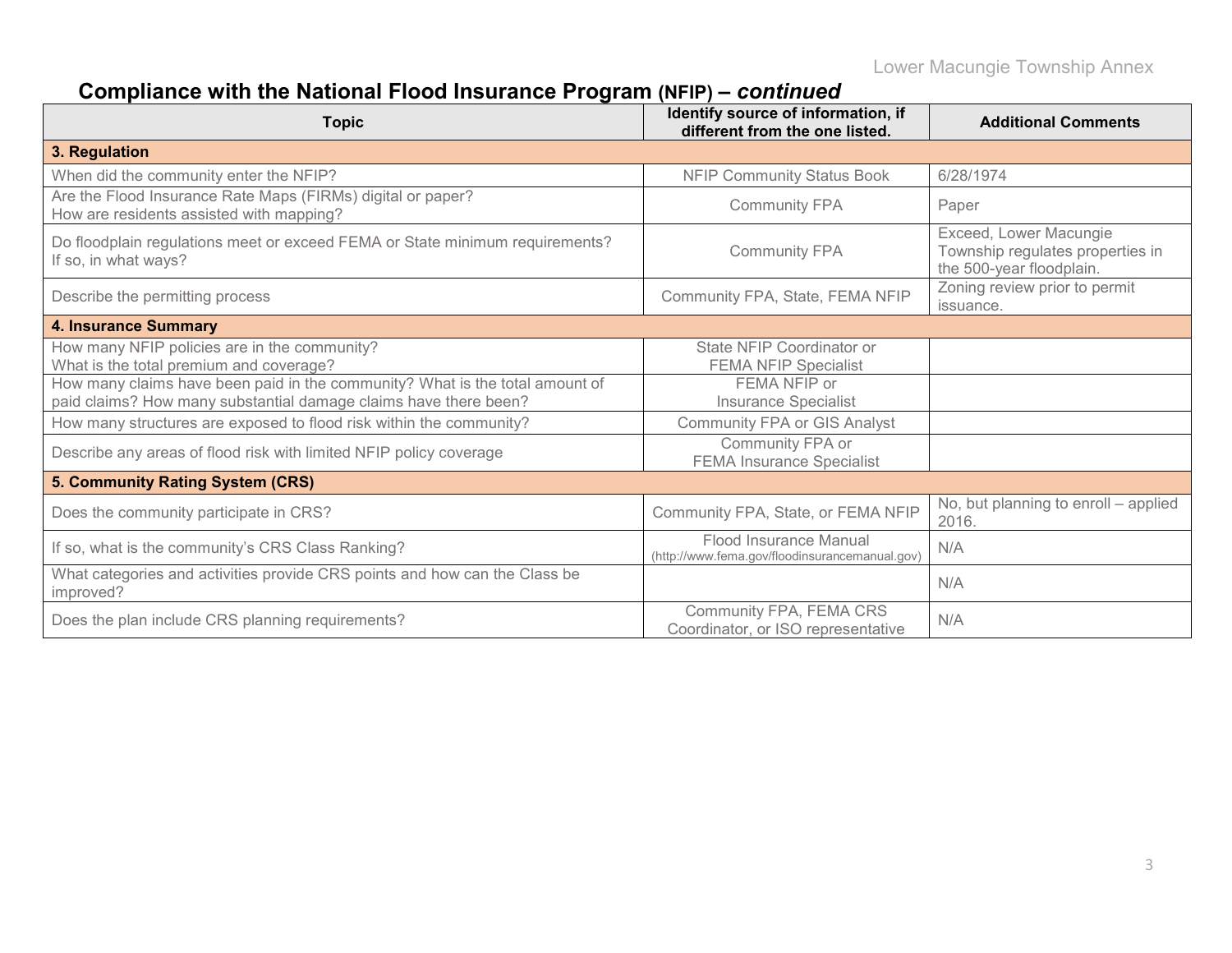### **Community Assets**

Community assets are defined to include anything that is important to the character as well as the function of a community, and can be described in four categories, they are; people, economy, natural environment and built environment. Please identify the community assets and location under each category.

#### **1. People**

 Concentrations of vulnerable populations such as the elderly, physically or mentally disabled, non-English speaking, and the medically or chemically dependent.

Assisted living facilities

 Types of visiting populations where large numbers of people are concentrated such as visitors for special events and students.

East Penn School District – 4 facilities in the township

#### **2. Economy**

Major employers, primary economic sectors such as agriculture and commercial centers where losses would have a severe impact on the community.

| <b>Mack Trucks</b> | Smooth-On                 |
|--------------------|---------------------------|
| Walmart            | <b>Hamilton Crossings</b> |

#### **3. Natural Environment**

Those areas / features that can provide protective functions that reduce the magnitude of hazard events such as, wetlands or riparian areas, and other environmental features important to protect.

Township acquisition of floodplain areas within the township Greenway protection and improvement planning

#### **4. Built Environment**

 Existing structures such as, concentrations of buildings that may be more vulnerable to hazards based on location, age, construction type and / or condition of use.

Few structures in floodplain from original farming developments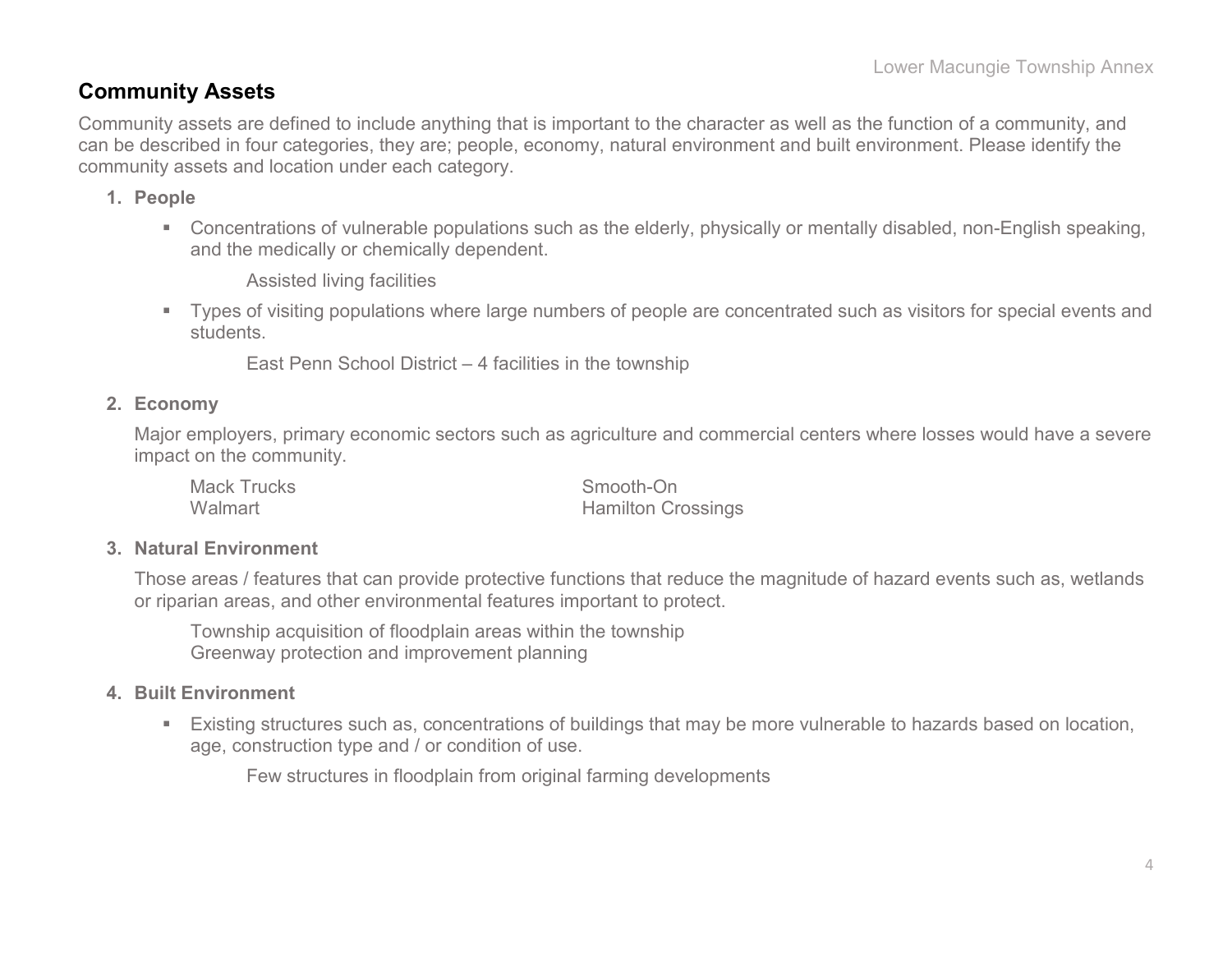### **Community Assets –** *continued*

**Infrastructure systems such as water and wastewater facilities, power utilities, transportation systems,** communication systems, energy pipelines and storage.

Buckeye Pipeline distribution lines

High potential loss facilities such as, dams, locations that house hazardous materials, military and / or civilian defense installations.

Buckeye Pipeline Tank Farm Norfolk Southern railroad traverses the Township

 Critical facilities such as, hospitals, medical facilities, police and fires stations, emergency operations centers, shelters, schools and airports / heliports.

| <b>Shoemaker Elementary School</b>                                    | Lower Macungie Middle School                  |  |  |  |  |  |  |
|-----------------------------------------------------------------------|-----------------------------------------------|--|--|--|--|--|--|
| Eyer Middle School                                                    | <b>Willow Lane Elementary School</b>          |  |  |  |  |  |  |
| <b>Brandywine Fire Station</b>                                        | Lower Macungie Township Community Center      |  |  |  |  |  |  |
| <b>Wescosville Fire Station</b>                                       | Lower Macungie Township Public Works Building |  |  |  |  |  |  |
| Lower Macungie Township Emergency Management Agency Operations Center |                                               |  |  |  |  |  |  |

Cultural / historical resources such as, museums, parks, stadiums, etc.

Log Haus – Lower Macungie Township Historical Building – Wescosville Park Lower Macungie Township Historical Society – Camp Olympic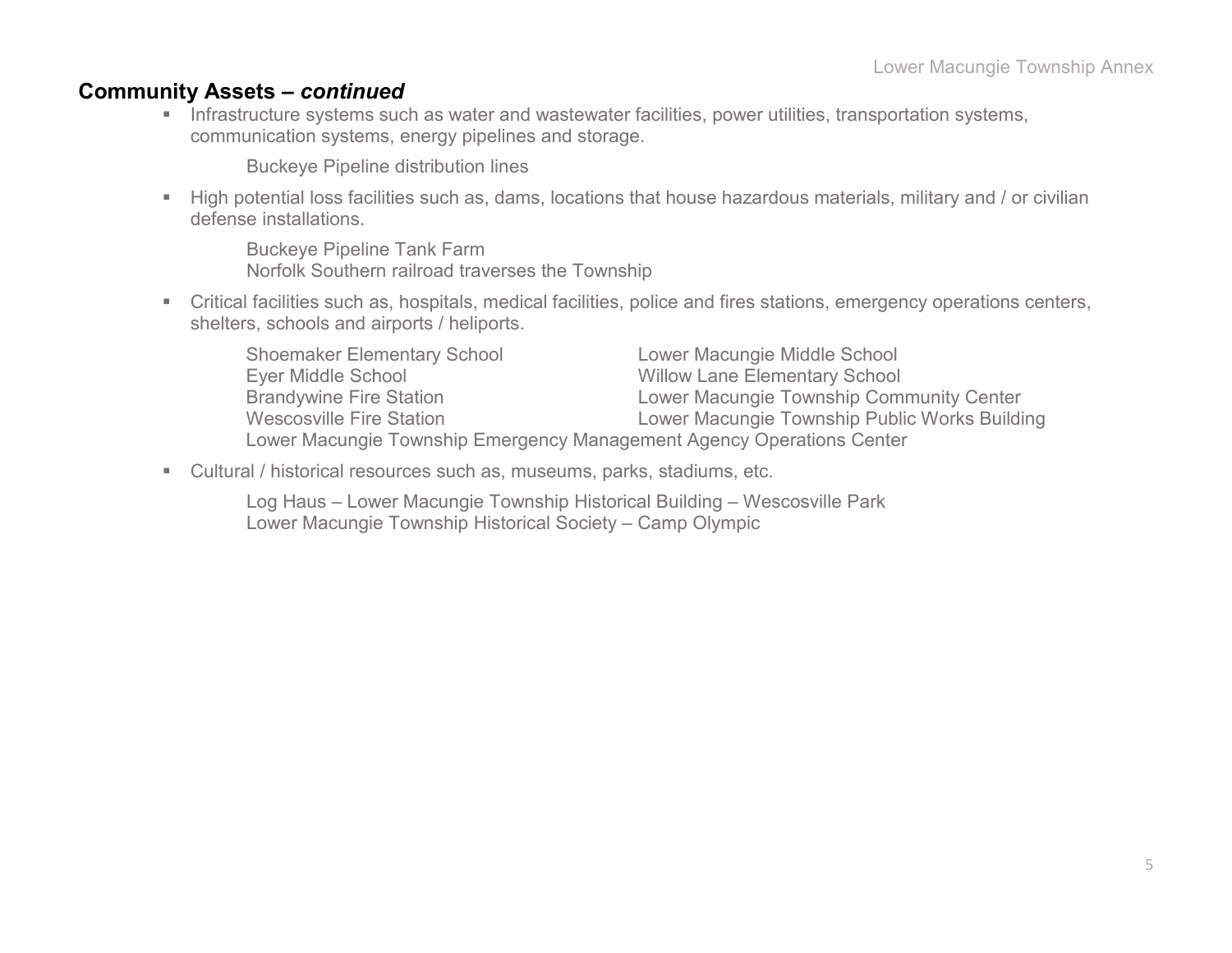# **Capability Assessment**

|                                           |                                                               | <b>Status</b>           |                                                              |                      |                                                          | <b>Effect on</b><br><b>Hazard Loss</b>                 |                                                               | <b>Has the 2013</b>                                                                              | How can                                                                    |                                                                                              |
|-------------------------------------------|---------------------------------------------------------------|-------------------------|--------------------------------------------------------------|----------------------|----------------------------------------------------------|--------------------------------------------------------|---------------------------------------------------------------|--------------------------------------------------------------------------------------------------|----------------------------------------------------------------------------|----------------------------------------------------------------------------------------------|
| Capability                                | Regulatory<br>✓<br><b>Tools</b><br>✓<br><b>Programs</b><br>✓  | Place<br>$\mathbf{a}$   | <b>Date</b><br><b>Adopted</b><br><b>or</b><br><b>Updated</b> | Development<br>Under | Department /<br><b>Agency</b><br><b>Responsible</b>      | <b>Reduction:</b><br>-Supports<br>-Neutral<br>-Hinders | <b>Change since</b><br>2013 Plan?<br>+ Positive<br>- Negative | Plan been<br>integrated<br>into the<br><b>Regulatory</b><br><b>Tool/Program</b><br>? If so, how? | these<br>capabilities<br>be expanded<br>and improved<br>to reduce<br>risk? | <b>Additional</b><br><b>Comments</b>                                                         |
|                                           | Comprehensive Plan                                            | $\times$                |                                                              |                      | Planning                                                 | S                                                      | $+$                                                           |                                                                                                  |                                                                            |                                                                                              |
|                                           | Capital Improvement Plan                                      | $\times$                |                                                              |                      | Township<br>Administration                               | $\mathsf{N}$                                           | $^{+}$                                                        |                                                                                                  |                                                                            |                                                                                              |
|                                           | Economic Development Plan                                     |                         |                                                              |                      |                                                          |                                                        |                                                               |                                                                                                  |                                                                            |                                                                                              |
| & Regulatory<br><b>Planning</b><br>$\div$ | Continuity of Operations Plan                                 |                         |                                                              |                      |                                                          |                                                        |                                                               |                                                                                                  |                                                                            |                                                                                              |
|                                           | Stormwater Management Plan /<br>Ordinance                     | $\overline{\mathsf{X}}$ | Updated<br>2011                                              |                      | Lehigh Valley<br>Planning<br>Commission/<br>Chapter 23 A | S                                                      | $+$                                                           |                                                                                                  |                                                                            | Lower<br>Macungie<br>Township<br>ordinance<br>Chapter 23 A                                   |
|                                           | Open Space Management Plan<br>(or Parks/Rec., Greenways Plan) | $\times$                | Adopted<br>11/2012                                           |                      | Planning/<br><b>Public Works</b>                         | S                                                      | $+$                                                           |                                                                                                  |                                                                            | Lower<br>Macungie<br>Township<br>Greenway<br>Plan<br>incorporates<br>500-year<br>floodplain. |
|                                           | <b>Natural Resource Protection Plan</b>                       | $\times$                | 1998                                                         |                      | Zoning                                                   | S                                                      | $\ddot{}$                                                     |                                                                                                  |                                                                            | Environmental<br>Protection<br>Areas - Part<br>19<br>Zoning<br>Ordinance                     |
|                                           | <b>Transportation Plan</b>                                    | X                       |                                                              |                      | <b>LVPC</b>                                              | S                                                      | $+$                                                           |                                                                                                  |                                                                            |                                                                                              |
|                                           | <b>Historic Preservation Plan</b>                             |                         |                                                              | $\times$             | Planning                                                 | $\mathsf N$                                            | $^{+}$                                                        |                                                                                                  |                                                                            |                                                                                              |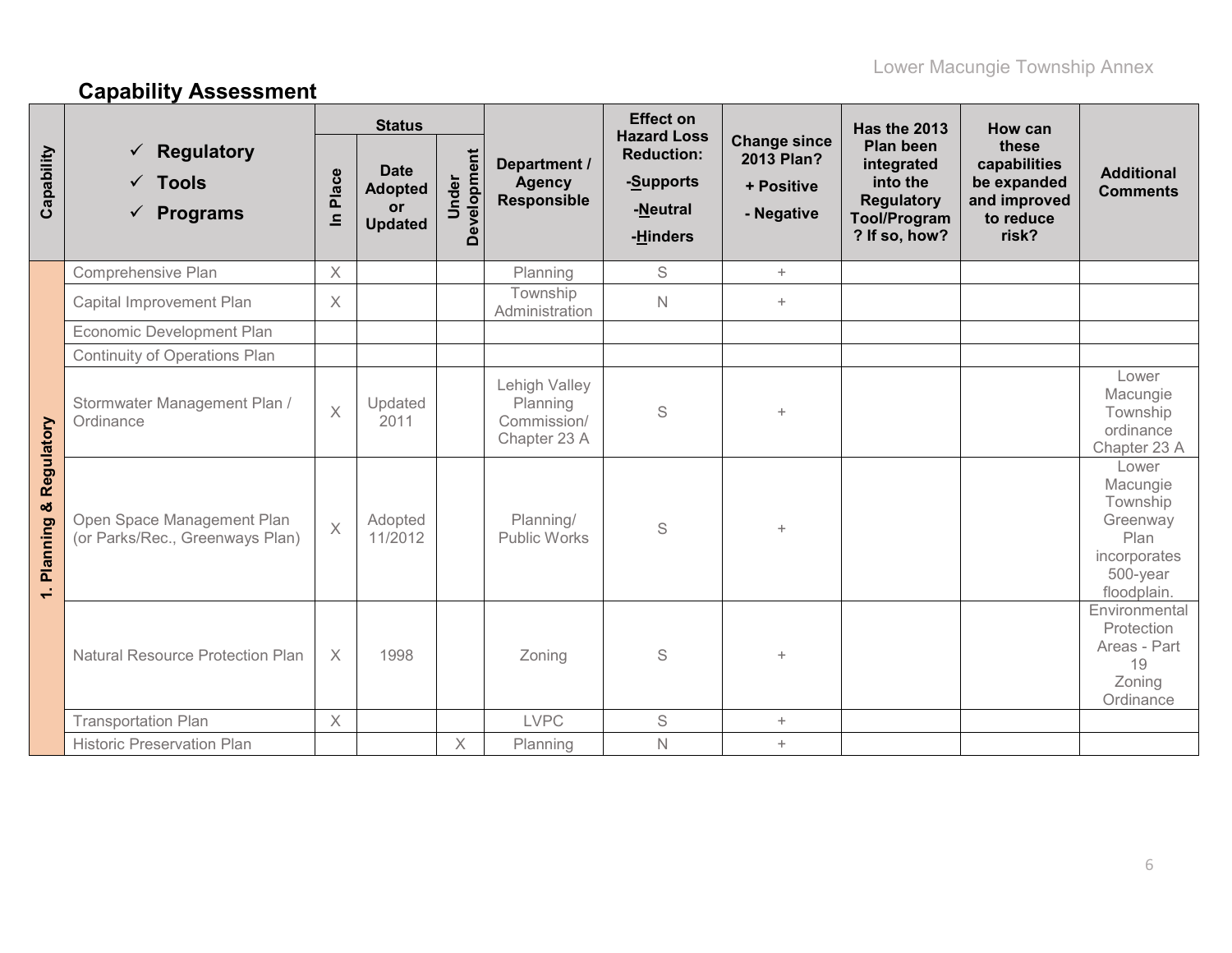|                          |                                                                       | <b>Status</b>           |                                                              |                      |                                              | <b>Effect on</b>                                                             |                                                               | <b>Has the 2013</b><br>Plan been                                                          | How can                                                                    |                                                                                              |
|--------------------------|-----------------------------------------------------------------------|-------------------------|--------------------------------------------------------------|----------------------|----------------------------------------------|------------------------------------------------------------------------------|---------------------------------------------------------------|-------------------------------------------------------------------------------------------|----------------------------------------------------------------------------|----------------------------------------------------------------------------------------------|
| Capability               | <b>Regulatory</b><br>✓<br>$\checkmark$ Tools<br>$\checkmark$ Programs | Place<br>$\overline{=}$ | <b>Date</b><br><b>Adopted</b><br><b>or</b><br><b>Updated</b> | Under<br>Development | Department /<br><b>Agency</b><br>Responsible | <b>Hazard Loss</b><br><b>Reduction:</b><br>-Supports<br>-Neutral<br>-Hinders | <b>Change since</b><br>2013 Plan?<br>+ Positive<br>- Negative | integrated<br>into the<br><b>Regulatory</b><br><b>Tool/Progra</b><br>$m$ ? If so,<br>how? | these<br>capabilities<br>be expanded<br>and<br>improved to<br>reduce risk? | <b>Additional</b><br><b>Comments</b>                                                         |
|                          | Floodplain Management Plan                                            | $\times$                |                                                              |                      | Zoning                                       |                                                                              |                                                               |                                                                                           |                                                                            | Lower Macungie<br>Township 2.0.<br>Chapter 27A                                               |
|                          | <b>Farmland Preservation</b>                                          | $\times$                | 2005                                                         |                      | Planning                                     | S                                                                            | $\ddot{}$                                                     |                                                                                           |                                                                            | Included in<br>comprehensive<br>plan                                                         |
|                          | <b>Evacuation Plan</b>                                                |                         |                                                              |                      |                                              |                                                                              |                                                               |                                                                                           |                                                                            |                                                                                              |
|                          | Disaster Recovery Plan                                                |                         |                                                              |                      |                                              |                                                                              |                                                               |                                                                                           |                                                                            |                                                                                              |
|                          | <b>Hazard Mitigation Plan</b>                                         | $\boldsymbol{\times}$   |                                                              |                      |                                              |                                                                              |                                                               | N/A                                                                                       |                                                                            |                                                                                              |
|                          | <b>Emergency Operations Plan</b>                                      | $\times$                | 2017                                                         |                      |                                              |                                                                              |                                                               |                                                                                           |                                                                            |                                                                                              |
| Regulatory               | <b>Zoning Regulations</b>                                             | $\times$                | Updated<br>2011                                              |                      | Planning,<br>Zoning                          | S                                                                            | $+$                                                           |                                                                                           |                                                                            |                                                                                              |
| ೲ                        | <b>Floodplain Regulations</b>                                         | X                       |                                                              |                      | Planning,<br>Zoning                          | $\mathsf S$                                                                  |                                                               |                                                                                           |                                                                            |                                                                                              |
| Planning                 | <b>NFIP Participation</b>                                             | X                       | 1974                                                         |                      | Planning,<br>Zoning                          | S                                                                            | $+$                                                           |                                                                                           |                                                                            |                                                                                              |
| $\overline{\phantom{0}}$ | <b>Building Code</b>                                                  | X                       |                                                              |                      | Planning,<br>Zoning                          | $\mathbb S$                                                                  |                                                               |                                                                                           |                                                                            |                                                                                              |
|                          | Fire Code                                                             | $\times$                |                                                              |                      | Planning,<br>Zoning                          | S                                                                            |                                                               |                                                                                           |                                                                            |                                                                                              |
|                          | Other                                                                 | $\mathsf X$             | June<br>2016                                                 |                      | Planning                                     | S                                                                            | $+$                                                           |                                                                                           |                                                                            | Official Map -<br>allows<br>acquisition of<br>prime<br>agricultural land<br>and floodplains. |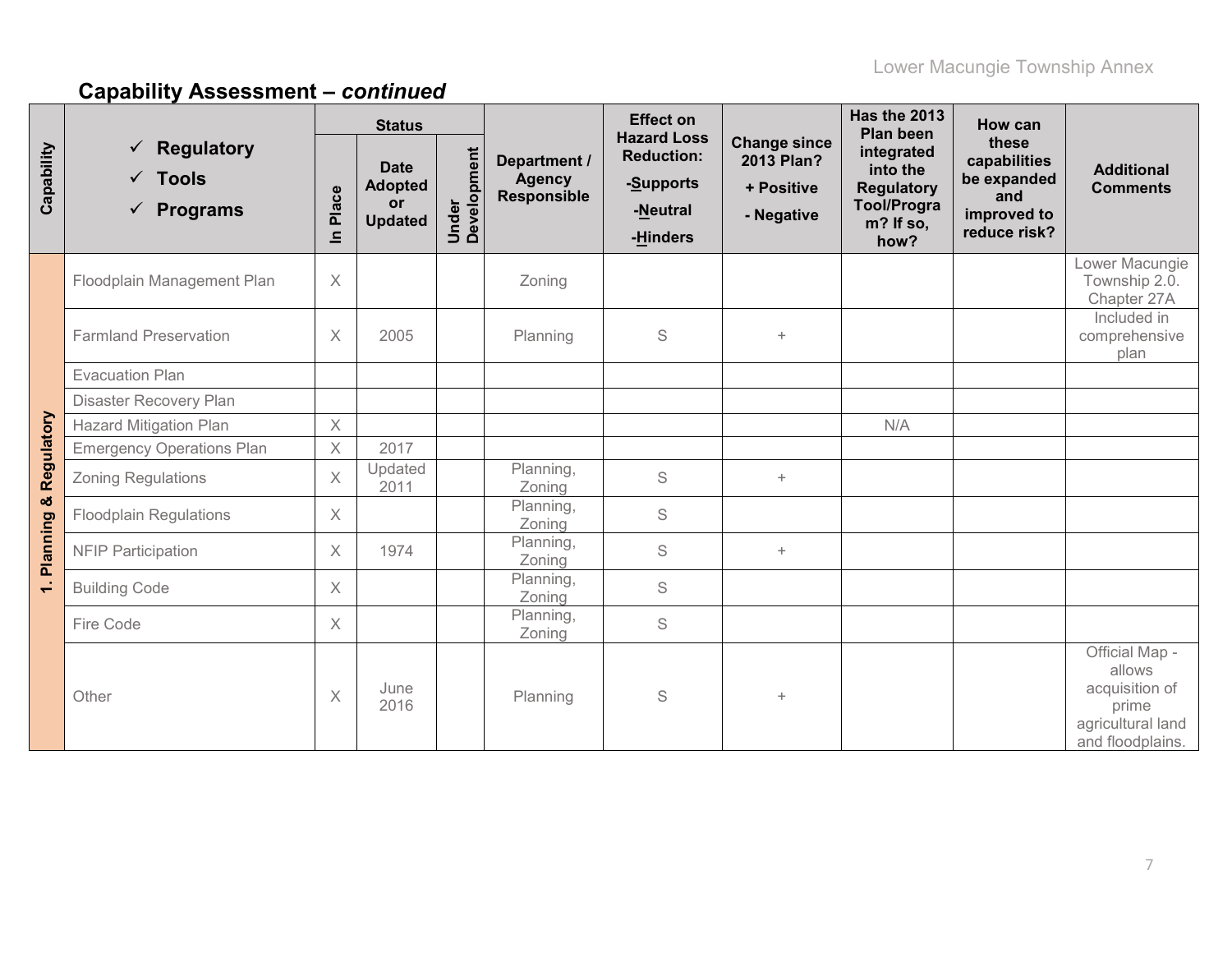| Capability                   | $\checkmark$ Staff<br><b>Personnel</b><br><b>Resources</b>                                                                       | <b>Yes</b> | <b>No</b> | Department /<br><b>Agency</b> | Change<br><b>since 2013</b><br>Plan?<br>+ Positive<br>- Negative | How can these<br>capabilities be<br>expanded and<br>improved to<br>reduce risk? | <b>Additional</b><br><b>Comments</b> |
|------------------------------|----------------------------------------------------------------------------------------------------------------------------------|------------|-----------|-------------------------------|------------------------------------------------------------------|---------------------------------------------------------------------------------|--------------------------------------|
|                              | Planners (with land use / land development knowledge)                                                                            |            |           |                               |                                                                  |                                                                                 |                                      |
|                              | Planners or engineers (with natural and / or human-caused hazards<br>knowledge)                                                  |            |           |                               |                                                                  |                                                                                 |                                      |
| Technology                   | Engineers or professionals trained in building and / or infrastructure<br>construction practices (including building inspectors) |            |           |                               |                                                                  |                                                                                 |                                      |
| ×                            | <b>Emergency Manager</b>                                                                                                         |            |           |                               |                                                                  |                                                                                 |                                      |
|                              | Floodplain administrator / manager                                                                                               |            |           |                               |                                                                  |                                                                                 |                                      |
|                              | Land surveyors                                                                                                                   |            |           |                               |                                                                  |                                                                                 |                                      |
|                              | Staff familiar with the hazards of the community                                                                                 |            |           |                               |                                                                  |                                                                                 |                                      |
| dministrative                | Personnel skilled in Geographical Information Systems (GIS) and / or<br>FEMA's HAZUS program                                     |            |           |                               |                                                                  |                                                                                 |                                      |
| ⋖<br>$\overline{\mathbf{N}}$ | Grant writers or fiscal staff to handle large / complex grants                                                                   |            |           |                               |                                                                  |                                                                                 |                                      |
|                              | Other                                                                                                                            |            |           |                               |                                                                  |                                                                                 |                                      |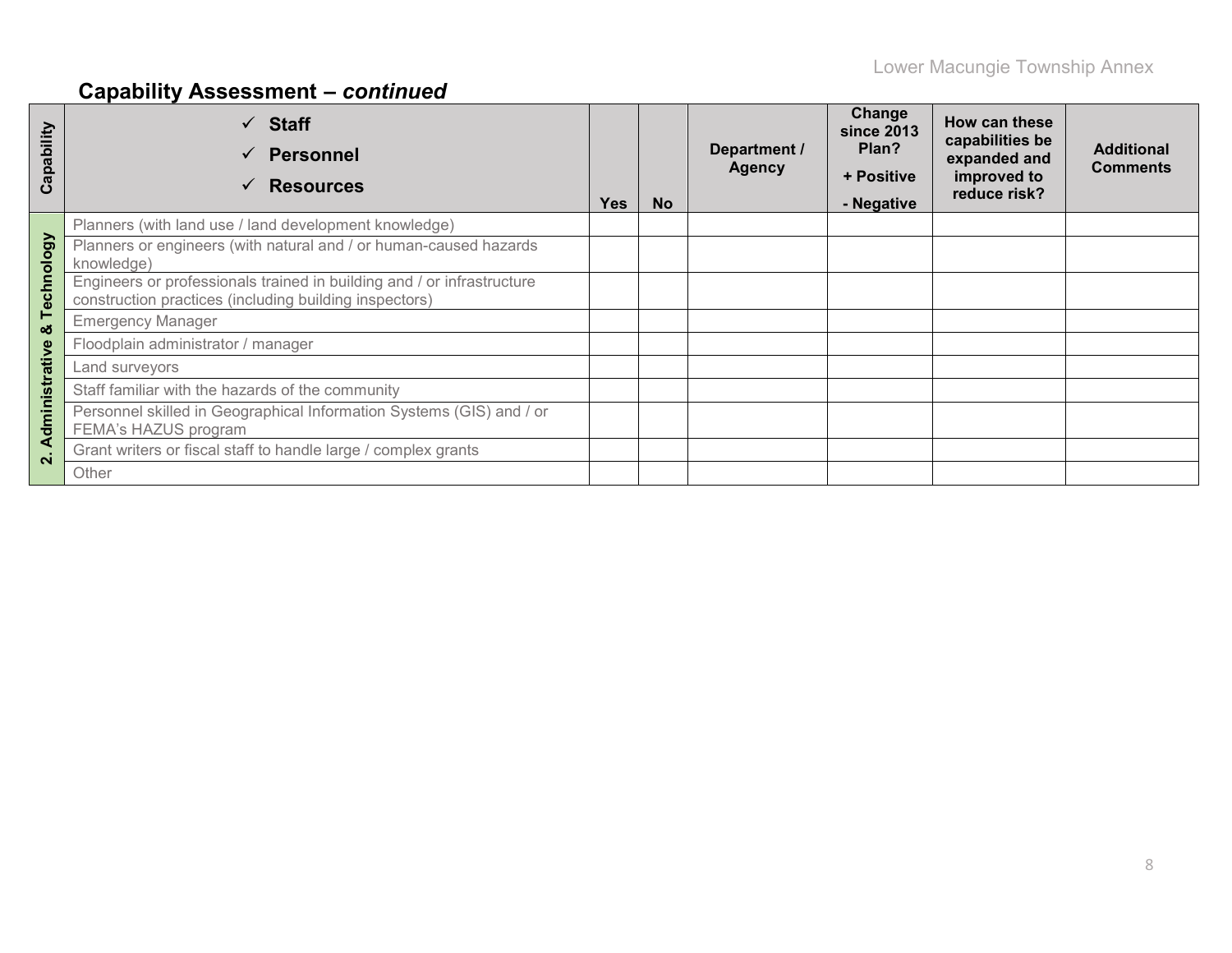| Capability             |                                                         | <b>Yes</b> | <b>No</b> | Department /<br><b>Agency</b> | <b>Change since</b><br>2013 Plan?<br>+ Positive<br>- Negative | How can these<br>capabilities be<br>expanded and<br>improved to<br>reduce risk? | <b>Additional</b><br><b>Comments</b>                                                                                               |
|------------------------|---------------------------------------------------------|------------|-----------|-------------------------------|---------------------------------------------------------------|---------------------------------------------------------------------------------|------------------------------------------------------------------------------------------------------------------------------------|
|                        | Capital improvement programming                         | X          |           | Township<br>Administration    | Yes                                                           | Additional funding                                                              | Acquisition of<br>open space since<br>2013                                                                                         |
|                        | <b>Community Development Block Grants (CDBG)</b>        | X          |           | Administration                | Limited ability<br>to utilize                                 |                                                                                 |                                                                                                                                    |
|                        | Special purposes taxes                                  |            | $\times$  |                               |                                                               |                                                                                 |                                                                                                                                    |
|                        | Gas / Electricity utility fees                          |            | X         |                               |                                                               |                                                                                 |                                                                                                                                    |
|                        | Water / Sewer fees                                      | X          |           | Township<br>Administration    | No                                                            | Utilized to address<br>1&I issues/<br>maintenance                               |                                                                                                                                    |
|                        | Stormwater utility fees                                 |            | X.        |                               |                                                               | Considering as<br>MS4 in future                                                 |                                                                                                                                    |
|                        | Development impact fees                                 | X          |           | Planning                      | Yes                                                           | Used for traffic<br>and open space<br>future acquisition                        | Increase land<br>dedication rights<br>since 2013 for<br>open space                                                                 |
| 3. Financial Resources | General obligation, revenue, and / or special tax bonds | X          |           | Township<br>Administration    | Yes                                                           |                                                                                 | Township line of<br>credit used for<br>open space<br>acquisition.                                                                  |
|                        | Partnering arrangements or intergovernmental agreements | X          |           | Planning/<br>Engineering      | Yes                                                           |                                                                                 | Partner with<br>Lehigh Valley<br>Planning<br>Commission and<br>Lehigh County<br>Conservation<br>District Act 167<br>administration |
|                        | Other                                                   | X          |           | Township<br>Administration    | Yes                                                           | Additional funding                                                              | Acquisition of<br>open space since<br>2013                                                                                         |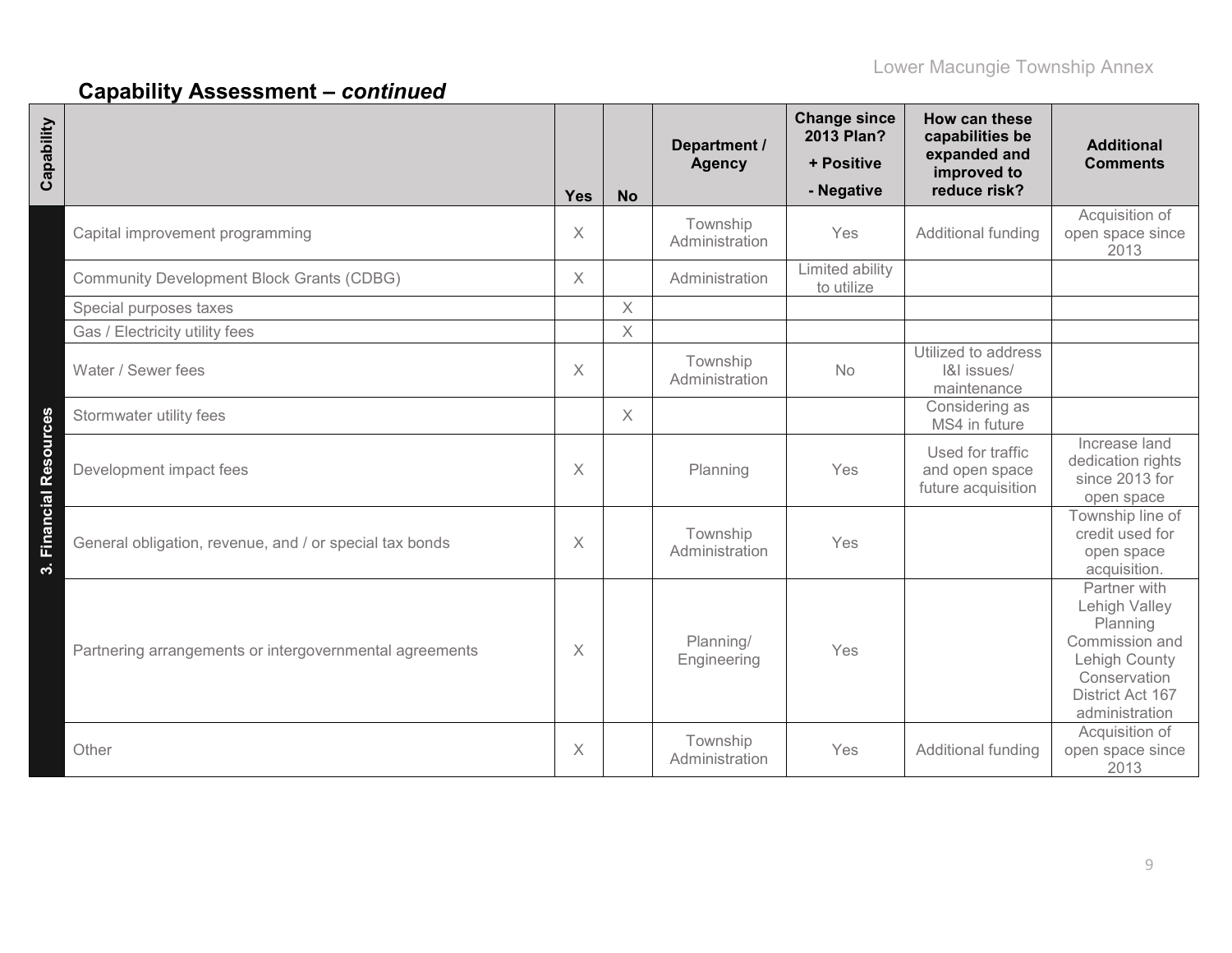| Capability                              | Program<br>Organization<br>$\checkmark$                                                                                                                           | <b>Yes</b> | <b>No</b> | Department /<br><b>Agency</b>                                                       | <b>Change since</b><br>2013 Plan?<br>+ Positive<br>- Negative | How can these<br>capabilities be<br>expanded and<br>improved to<br>reduce risk? | <b>Additional</b><br><b>Comments</b>                                                                      |
|-----------------------------------------|-------------------------------------------------------------------------------------------------------------------------------------------------------------------|------------|-----------|-------------------------------------------------------------------------------------|---------------------------------------------------------------|---------------------------------------------------------------------------------|-----------------------------------------------------------------------------------------------------------|
|                                         | <b>Firewise Communities Certification</b>                                                                                                                         |            |           |                                                                                     |                                                               |                                                                                 |                                                                                                           |
|                                         | <b>StormReady Certification</b>                                                                                                                                   |            |           |                                                                                     |                                                               |                                                                                 |                                                                                                           |
|                                         | Natural disaster or safety-related school programs                                                                                                                |            |           |                                                                                     |                                                               |                                                                                 |                                                                                                           |
|                                         | Ongoing public education or information programs such as,<br>responsible water use, fire safety, household preparedness, and<br>environmental education.          | $\times$   |           | Township<br>Administration                                                          | Yes                                                           |                                                                                 | <b>Newsletter</b><br>published<br>quarterly. Website<br>updates as<br>needed.                             |
| Outreach<br>ೲ<br>Education<br>$\vec{r}$ | Public-private partnership initiatives addressing disaster related<br>issues.                                                                                     | $\times$   |           | Township<br>Administration                                                          | Yes                                                           |                                                                                 | Ongoing with<br><b>Buckeye</b><br>Pipeline and<br>Lower<br>Macungie<br>Township<br><b>Fire Department</b> |
|                                         | Local citizen groups or non-profit organizations focused on<br>environmental protection, emergency preparedness, access and<br>functional needs populations, etc. | $\times$   |           | Township<br>Environmental<br><b>Advisory Council</b><br>and Emergency<br>Management |                                                               |                                                                                 |                                                                                                           |
|                                         | Other                                                                                                                                                             | X          |           | Committees of<br>Board of<br>Commissioners                                          | Yes                                                           |                                                                                 | <b>Internal Safety</b><br>Committee<br><b>Public Safety</b><br>Committee                                  |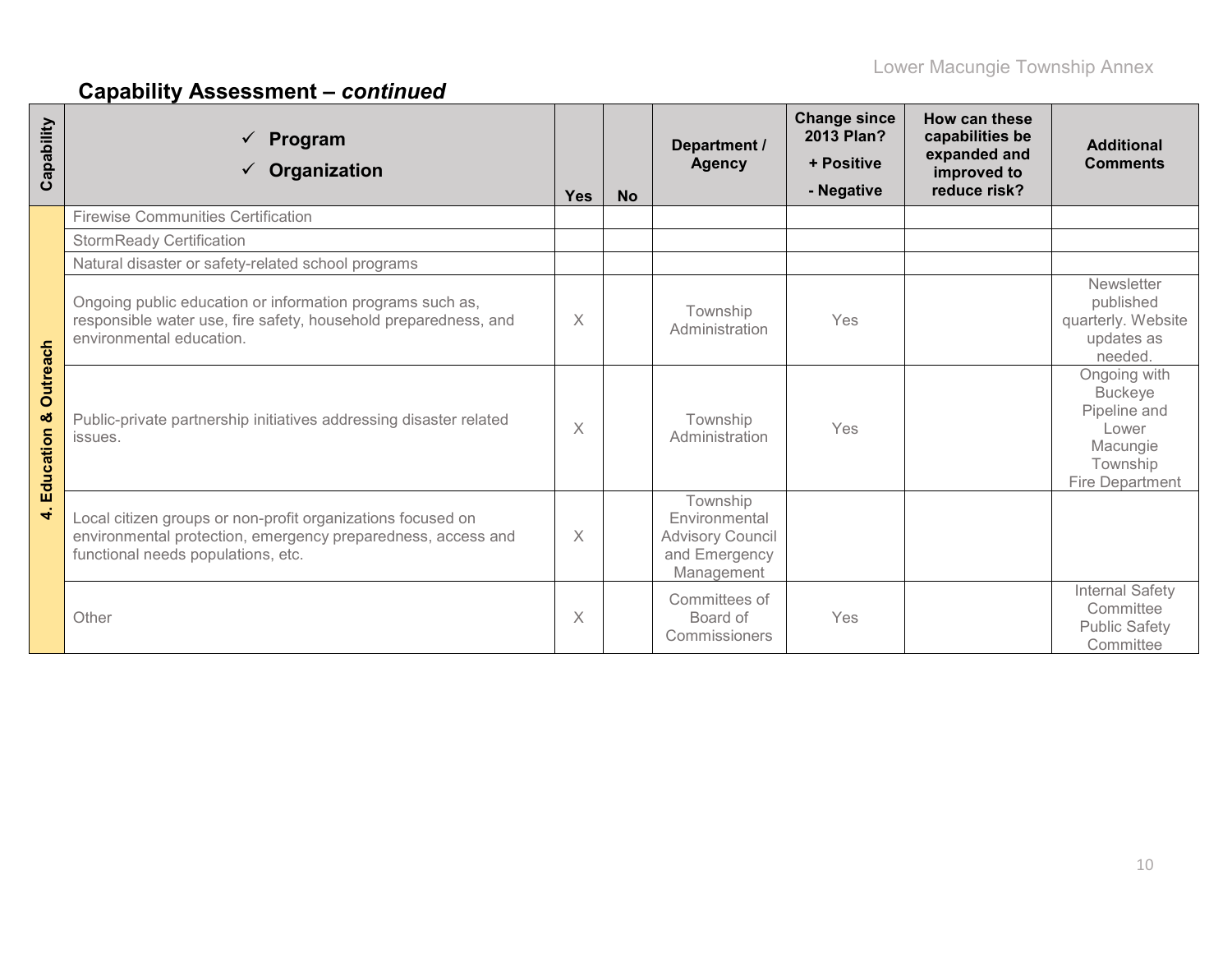| ubility           |                               | <b>Degree of Capability</b> |                 |      | <b>Change since the 2013 Hazard</b><br><b>Mitigation Plan?</b> | <b>Additional Comments</b> |  |
|-------------------|-------------------------------|-----------------------------|-----------------|------|----------------------------------------------------------------|----------------------------|--|
| <u>ო</u><br>ပိ    |                               | Limited                     | <b>Moderate</b> | High | If so, how?                                                    |                            |  |
|                   | Planning and Regulatory       |                             |                 | Χ    |                                                                |                            |  |
| Self –<br>essment | Administrative and Technical  |                             | $\times$        |      |                                                                |                            |  |
| <u>ທີ່ 8</u>      | Financial                     |                             | X               |      |                                                                |                            |  |
| ⋖                 | <b>Education and Outreach</b> |                             | X               |      |                                                                |                            |  |

## **Known or Anticipated Future Development / Redevelopment –** *continued*

| Development /<br><b>Property Name</b> | <b>Type of Development</b>  | <b>Number of Structures</b> | Location                                                                       | <b>Known Hazard Zone</b> | <b>Description / Status</b>                                                                                                                                                                          |
|---------------------------------------|-----------------------------|-----------------------------|--------------------------------------------------------------------------------|--------------------------|------------------------------------------------------------------------------------------------------------------------------------------------------------------------------------------------------|
| <b>Schaefer Run Commons West</b>      | 55 and over<br>$(6$ models) | 112 units                   | 1550 PA Route 100 (?)<br>PINs?--546436126075,<br>546434588248,<br>546445195577 | <b>No</b>                | Vacant - Proposed<br>Development<br>Jaindl - Open Space =<br>Floodplain (48% of<br>development site)<br>$~108$ acres, portion in<br><b>Upper Milford Township</b><br>(157 units) will be built first |
| <b>Park Side Crossings</b>            |                             | 12                          | 3510 Macungie Road                                                             | No                       | 12-lot residential<br>development                                                                                                                                                                    |
| <b>Macungie Crossing</b>              | Anchor + up to 5 stores     |                             | 5877 Hamilton Boulevard                                                        | <b>No</b>                | Shopping Center, 27 acres                                                                                                                                                                            |
| <b>Farr Tract</b>                     |                             |                             | Lower Macungie Road and<br><b>Cedar Crest Blvd</b>                             | <b>No</b>                | 38-17 lots Single Family<br><b>Dwellings</b>                                                                                                                                                         |
| Woodmont                              | Weis & 2 pad sites          |                             | 3535 Grandview Drive                                                           | <b>No</b>                | Weis Supermarket with<br>fuel station and 2 pad sites                                                                                                                                                |
| <b>LVSIP</b>                          | Warehouses                  |                             | 3100 Alburtis Rd, 2929 &<br>3041 Schoeneck Rd                                  | <b>No</b>                | 1/3 occupied?                                                                                                                                                                                        |
| Red Maple Acres                       | Mobile home park            | 29                          | 1170 Grange Road                                                               | <b>No</b>                | Mobile Home Park - 29<br>units                                                                                                                                                                       |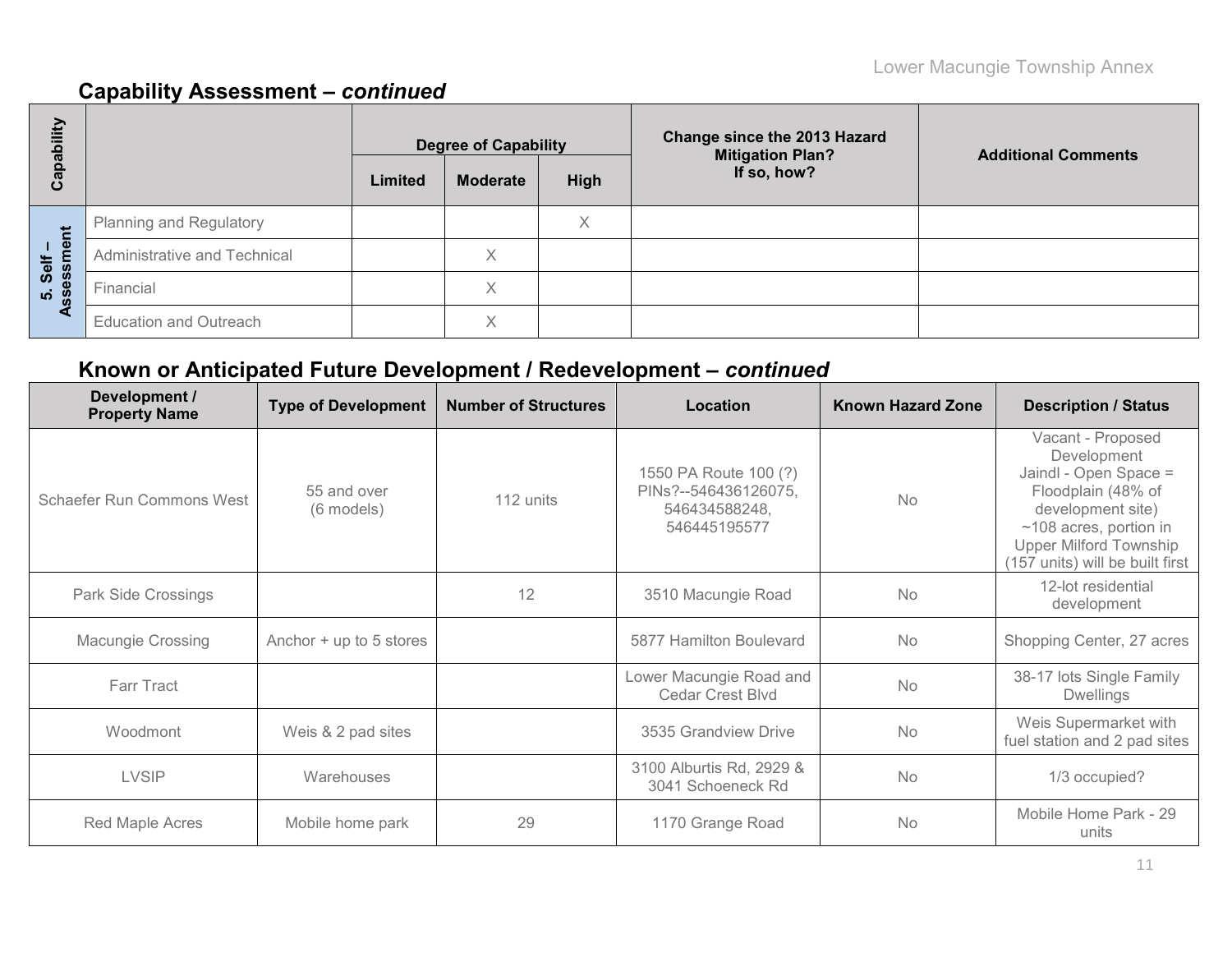|  | Known or Anticipated Future Development / Redevelopment - continued |
|--|---------------------------------------------------------------------|
|--|---------------------------------------------------------------------|

| Development /<br><b>Property Name</b> | <b>Type of Development</b>                            | <b>Number of Structures</b> | Location                                                    | <b>Known Hazard Zone</b>       | <b>Description / Status</b>                                                                                                                                   |
|---------------------------------------|-------------------------------------------------------|-----------------------------|-------------------------------------------------------------|--------------------------------|---------------------------------------------------------------------------------------------------------------------------------------------------------------|
| <b>Millbrook Farms</b>                | Single Family<br><b>Dwellings</b>                     | 45                          | Sauerkraut &<br>Indian Creek Roads                          | <b>No</b>                      | Single Family Dwellings -<br>45 units                                                                                                                         |
| <b>Hillview Farms</b>                 | Single Family<br><b>Dwellings</b>                     | 24                          | 900 Hillview Road                                           | No                             | Single Family Dwellings -<br>24 units                                                                                                                         |
| <b>Kratzer Farm</b>                   | Open and Ag                                           | -------                     | 1966 Willow Lane                                            | Includes floodplain            | ~30 acres of open space                                                                                                                                       |
| <b>Spring Creek Properties</b>        | Industrial/<br>Commercial/<br><b>Residential/Park</b> | $\gamma$                    | Congdon Hill Drive, Spring<br>Creek Road, Mertztown<br>Road | Includes floodplain            | $3$ lots -<br>Industrial/warehouses to<br>be built:<br>3 - Commercial, 3<br>industrial, 2 parks, 1 - 37-<br>acre tract easement? And<br>2 residential - 300+? |
| <b>Hamilton Crossings</b>             | Mixed Use                                             | ?                           | Area north of bypass                                        | No                             | Mixed Use - Residential &<br>Commercial or All<br>Commercial                                                                                                  |
| Yen Family                            | Single Family<br><b>Dwellings</b>                     | 4                           | East Texas Road near<br><b>Brookside Rd</b>                 | No                             | 2 parcels - 4 lots                                                                                                                                            |
| <b>West Valley Marketplace</b>        | Commercial                                            |                             | 1142 Mill Creek Road                                        | <b>No</b>                      | Lot 21A - Commercial                                                                                                                                          |
| <b>Weiner Tract</b>                   | Residential                                           | $\gamma$                    | Sauerkraut &<br><b>Brookside Roads</b>                      | Includes floodplain            | Zoned Residential, prefer<br>to preserve, need funds                                                                                                          |
| Lichtenwalner Farm                    | Residential                                           | ?                           | Indian Creek Road                                           | Runoff, floodplain<br>possible | Zoned Residential, prefer<br>to preserve, need funds                                                                                                          |
| Dorney Tract                          | Residential                                           | ?                           | near Camp Olympic                                           | <b>No</b>                      | Zoned Residential, prefer<br>to preserve, need funds                                                                                                          |

# **Natural & Non-Natural Event History Specific to Lower Macungie Township**

| <b>Type of Event and Date(s)</b>        | <b>FEMA Disaster #7</b><br>(if applicable) | Local Damage(s) or Loss(es)                                 |  |  |  |  |  |
|-----------------------------------------|--------------------------------------------|-------------------------------------------------------------|--|--|--|--|--|
| Winter Storm Jonas - 1/2026             | DR-4267-PA                                 | Public works manpower / material; no loss to infrastructure |  |  |  |  |  |
| Pennsylvania COVID-19 Pandemic - 1/2020 | DR-4506-PA                                 | Emergency Protective measures to combat COVID-19 Pandemic.  |  |  |  |  |  |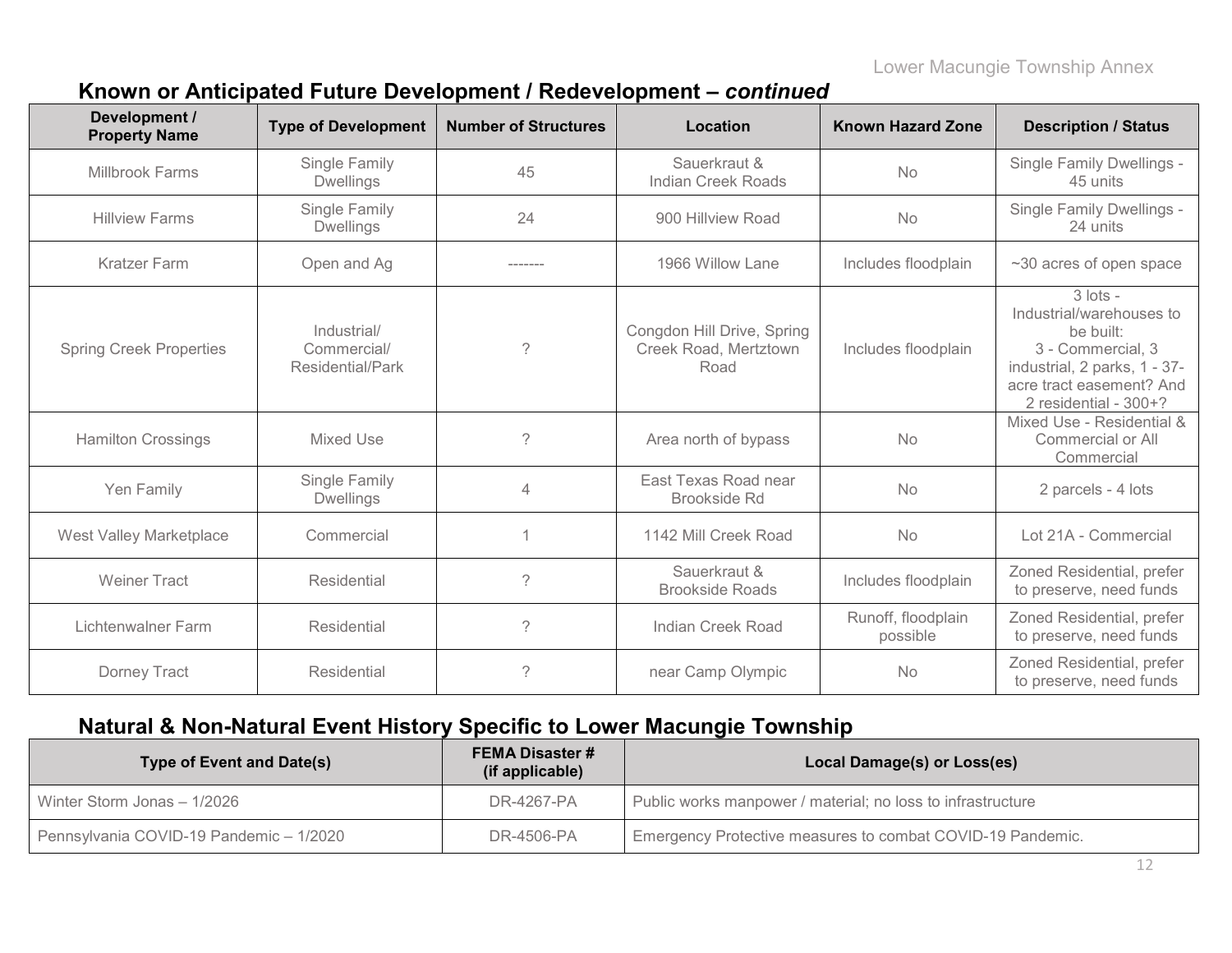# **2013 Municipal Action Plan Status**

|                |                                                                                                                                                                                                                                                                                                                                                                                                                                                                                                                                                                                                  |                                 |                          | <b>Status</b> |           |              |                                                         |
|----------------|--------------------------------------------------------------------------------------------------------------------------------------------------------------------------------------------------------------------------------------------------------------------------------------------------------------------------------------------------------------------------------------------------------------------------------------------------------------------------------------------------------------------------------------------------------------------------------------------------|---------------------------------|--------------------------|---------------|-----------|--------------|---------------------------------------------------------|
|                | <b>Existing Mitigation Action</b><br>(from 2013 Hazard Mitigation Plan)                                                                                                                                                                                                                                                                                                                                                                                                                                                                                                                          | Progres<br>No Progre<br>Unknown | Progress<br>$\mathbf{a}$ | Continuous    | Completed | Discontinued | <b>Additional Comments</b>                              |
| 1.             | Establish riparian buffers                                                                                                                                                                                                                                                                                                                                                                                                                                                                                                                                                                       |                                 |                          | X             |           |              | Buffers established with new<br>development             |
| $\overline{2}$ | North Brookside Road Stream Clearing - Large trees fallen into the creek have resulted in<br>flooding to a private residence. Efforts to clear snags have been limited by DEP restrictions<br>and private property access issues.                                                                                                                                                                                                                                                                                                                                                                |                                 |                          | X             |           |              | Ongoing property protection for<br>bordering properties |
| 3              | Weilers Road Bridge - Bridge is too low, causing debris to be caught under bridge<br>resulting in flooding to two residences on Mertztown Road. DEP restrictions limit ability to<br>clear debris. Bridge needs to be elevated, or routine debris clearing permit(s) need to be<br>instated.                                                                                                                                                                                                                                                                                                     |                                 |                          | X             |           |              | Ongoing monitoring for hazards                          |
| 4              | Work with Lehigh County EMA to install backup power at the Lower Macungie Township<br>Public Works Facility - 5536 Indian Creek Road. This project part of the Lehigh<br>Countywide Generator Project, funded through 2008 LPDM.                                                                                                                                                                                                                                                                                                                                                                 |                                 |                          |               | X         |              | Action not carried through to<br>2018 Action Plan.      |
| 5              | Retrofit (e.g. elevate) structures located in hazard-prone areas to protect structures from<br>future damage, with repetitive loss and severe repetitive loss properties as priority.<br>Specifically identified are the following:<br>- Mill Creek Road - 1 property<br>Phase 1: Identify appropriate candidates for retrofitting based on cost-effectiveness versus<br>relocation.<br>Phase 2: Where retrofitting is determined to be a viable option, work with property owners<br>toward implementation of that action based on available funding from FEMA and local<br>match availability. |                                 | $\times$                 |               |           |              | Funding availability                                    |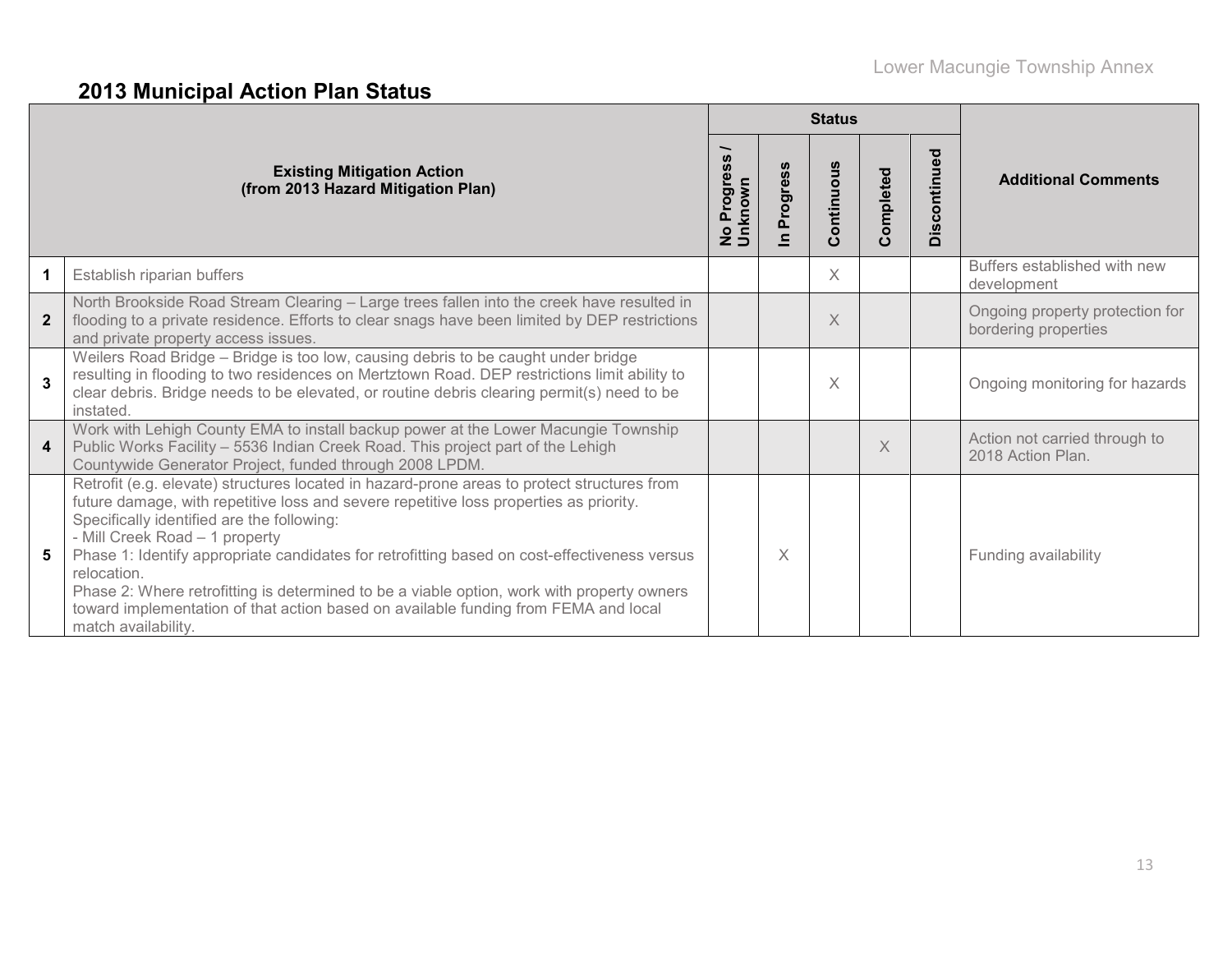# **2013 Municipal Action Plan Status –** *continued*

|                |                                                                                                                                                                                                                                                                                                                                                                                                                                                                                                                                                                                                                                                                                                                                                                                                                                                              |                                            |                                                      | <b>Status</b> |           |              |                                                                                                                                        |
|----------------|--------------------------------------------------------------------------------------------------------------------------------------------------------------------------------------------------------------------------------------------------------------------------------------------------------------------------------------------------------------------------------------------------------------------------------------------------------------------------------------------------------------------------------------------------------------------------------------------------------------------------------------------------------------------------------------------------------------------------------------------------------------------------------------------------------------------------------------------------------------|--------------------------------------------|------------------------------------------------------|---------------|-----------|--------------|----------------------------------------------------------------------------------------------------------------------------------------|
|                | <b>Existing Mitigation Action</b><br>(from 2013 Hazard Mitigation Plan)                                                                                                                                                                                                                                                                                                                                                                                                                                                                                                                                                                                                                                                                                                                                                                                      | Progres<br><b>Unknown</b><br>$\frac{1}{2}$ | rogress<br>$\overline{\mathbf{a}}$<br>$\blacksquare$ | Continuous    | Completed | Discontinued | <b>Additional Comments</b>                                                                                                             |
| 6              | Purchase, or relocate structures located in hazard-prone areas to protect structures from<br>future damage, with repetitive loss and severe repetitive loss properties as priority.<br>Specifically identified are the following:<br>- Woodbine Lane - 2 properties, 1 awaiting approval of a 2011 HMGP grant application<br>- Spring Creek Road - 5 properties, 1 property awaiting approval of an HMGP grant<br>application<br>- Lower Macungie Road - 1 property<br>- Mertztown Road - 2 properties<br>Orchid Place - 1 property<br>Phase 1: Identify appropriate candidates for relocation based on cost-effectiveness versus<br>retrofitting.<br>Phase 2: Where relocation is determined to be a viable option, work with property owners<br>toward implementation of that action based on available funding from FEMA and local<br>match availability. |                                            |                                                      |               | X         |              | 2 Woodbine properties & 1<br>Spring Creek purchased and<br>razed.<br>Action updated and carried<br>through to the 2018 Action<br>Plan. |
| $\overline{7}$ | Maintain compliance with and good-standing in the NFIP including adoption and<br>enforcement of floodplain management requirements (e.g. regulating all new and<br>substantially improved construction in Special Hazard Flood Areas), floodplain<br>identification and mapping, and flood insurance outreach to the community.<br>Further, continue to meet and/or exceed the minimum NFIP standards and criteria through<br>the following NFIP- related continued compliance actions identified below.                                                                                                                                                                                                                                                                                                                                                     |                                            |                                                      | $\times$      |           |              |                                                                                                                                        |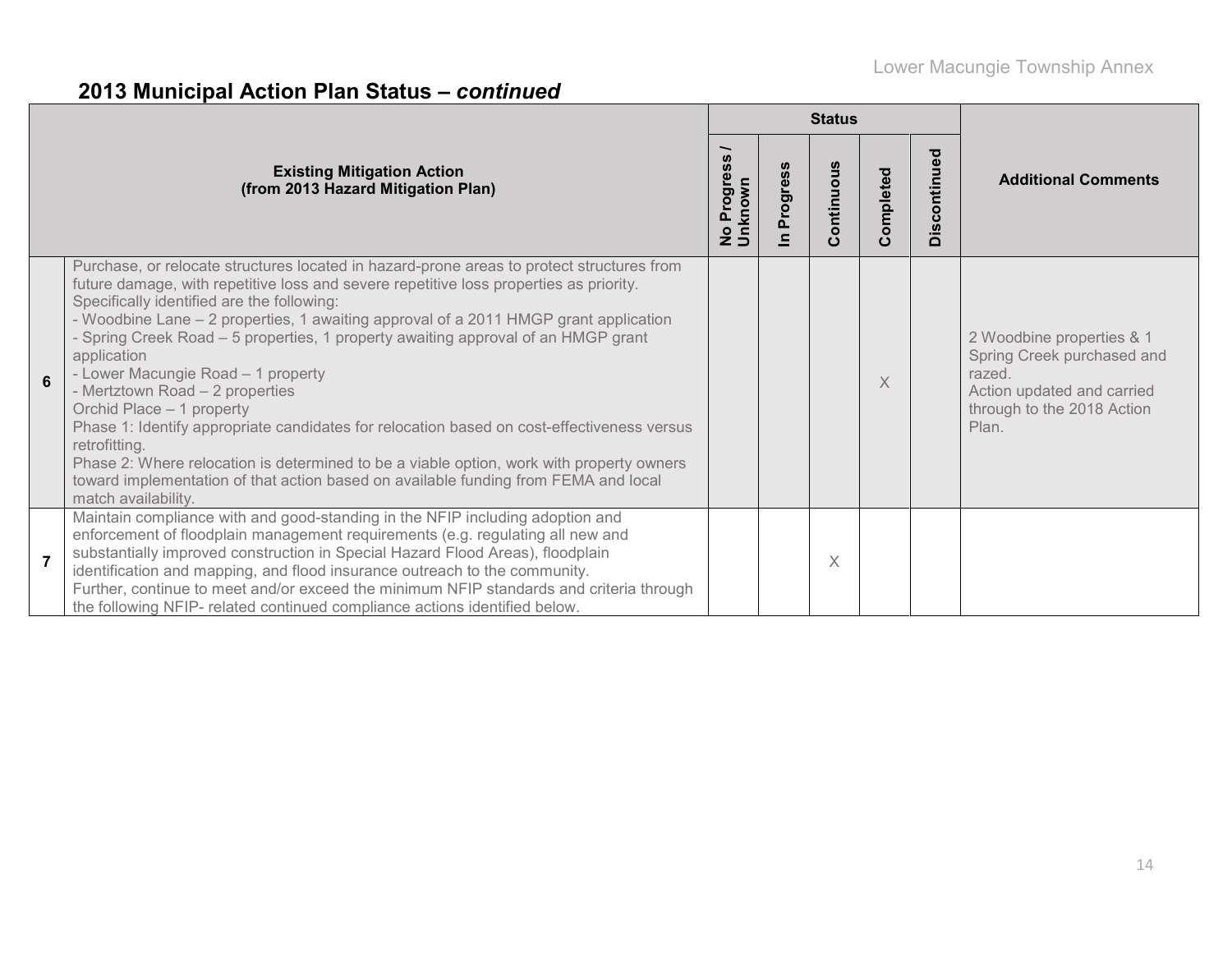# **2013 Municipal Action Plan Status –** *continued*

|    |                                                                                                                                                                                                                                                                                                                                                                                                                                                                                                                                                                                                                                                                                                                                                                                                                                                                                                                                                                                                                                                    |                        |                      | <b>Status</b> |           |              |                                                                                               |
|----|----------------------------------------------------------------------------------------------------------------------------------------------------------------------------------------------------------------------------------------------------------------------------------------------------------------------------------------------------------------------------------------------------------------------------------------------------------------------------------------------------------------------------------------------------------------------------------------------------------------------------------------------------------------------------------------------------------------------------------------------------------------------------------------------------------------------------------------------------------------------------------------------------------------------------------------------------------------------------------------------------------------------------------------------------|------------------------|----------------------|---------------|-----------|--------------|-----------------------------------------------------------------------------------------------|
|    | <b>Existing Mitigation Action</b><br>(from 2013 Hazard Mitigation Plan)                                                                                                                                                                                                                                                                                                                                                                                                                                                                                                                                                                                                                                                                                                                                                                                                                                                                                                                                                                            | No Progress<br>Unknown | Progress<br>$\equiv$ | Continuous    | Completed | Discontinued | <b>Additional Comments</b>                                                                    |
| 8  | Conduct and facilitate community and public education and outreach for residents and<br>businesses to include, but not be limited to, the following to promote and effect natural<br>hazard risk reduction:<br>- Provide and maintain links to the HMP website, and regularly post notices on the<br>County/municipal homepage(s) referencing the HMP webpages.<br>- Prepare and distribute informational letters to flood vulnerable property owners and<br>neighborhood associations, explaining the availability of mitigation grant funding to mitigate<br>their properties, and instructing them on how they can learn more and implement<br>mitigation.<br>- Use email notification systems and newsletters to better educate the public on flood<br>insurance, the availability of mitigation grant funding, and personal natural hazard risk<br>reduction measures.<br>- Work with neighborhood associations, civic and business groups to disseminate<br>information on flood insurance and the availability of mitigation grant funding. |                        | X                    |               |           |              |                                                                                               |
| 9  | Begin the process to adopt higher regulatory standards to manage flood risk (i.e. increased<br>freeboard, cumulative substantial damage/improvements).                                                                                                                                                                                                                                                                                                                                                                                                                                                                                                                                                                                                                                                                                                                                                                                                                                                                                             | $\times$               |                      |               |           |              |                                                                                               |
| 10 | Determine if a Community Assistance Visit (CAV) or Community Assistance Contact (CAC)<br>is needed, and schedule if needed.                                                                                                                                                                                                                                                                                                                                                                                                                                                                                                                                                                                                                                                                                                                                                                                                                                                                                                                        |                        | $\times$             |               |           |              | CAV completed. No progress<br>further.                                                        |
| 11 | Have designated NFIP Floodplain Administrator (FPA) become a Certified Floodplain<br>Manager through the ASFPM, and pursue relevant continuing education training such as<br>FEMA Benefit-Cost Analysis.                                                                                                                                                                                                                                                                                                                                                                                                                                                                                                                                                                                                                                                                                                                                                                                                                                           |                        | X                    |               |           |              |                                                                                               |
| 12 | Participate in the Community Rating System (CRS) to further manage flood risk and<br>reduce flood insurance premiums for NFIP policyholders. This shall start with the<br>submission to FEMA-DHS of a Letter of Intent to join CRS, followed by the completion and<br>submission of an application to the program once the community's current compliance with<br>the NFIP is established                                                                                                                                                                                                                                                                                                                                                                                                                                                                                                                                                                                                                                                          | $\times$               |                      |               |           |              | Action revised based on<br>municipal input and carried<br>through to the 2018 Action<br>Plan. |
| 13 | Archive elevation certificates                                                                                                                                                                                                                                                                                                                                                                                                                                                                                                                                                                                                                                                                                                                                                                                                                                                                                                                                                                                                                     |                        | $\times$             |               |           |              |                                                                                               |
| 14 | Continue to support the implementation, monitoring, maintenance, and updating of this<br>Plan, as defined in Section 7.0                                                                                                                                                                                                                                                                                                                                                                                                                                                                                                                                                                                                                                                                                                                                                                                                                                                                                                                           |                        |                      | $\times$      |           |              |                                                                                               |
| 15 | Complete the ongoing updates of the Comprehensive Emergency Management Plans                                                                                                                                                                                                                                                                                                                                                                                                                                                                                                                                                                                                                                                                                                                                                                                                                                                                                                                                                                       |                        |                      | $\times$      |           |              |                                                                                               |
| 16 | Create/enhance/maintain mutual aid agreements with neighboring communities for<br>continuity of operations.                                                                                                                                                                                                                                                                                                                                                                                                                                                                                                                                                                                                                                                                                                                                                                                                                                                                                                                                        |                        |                      | X             |           |              |                                                                                               |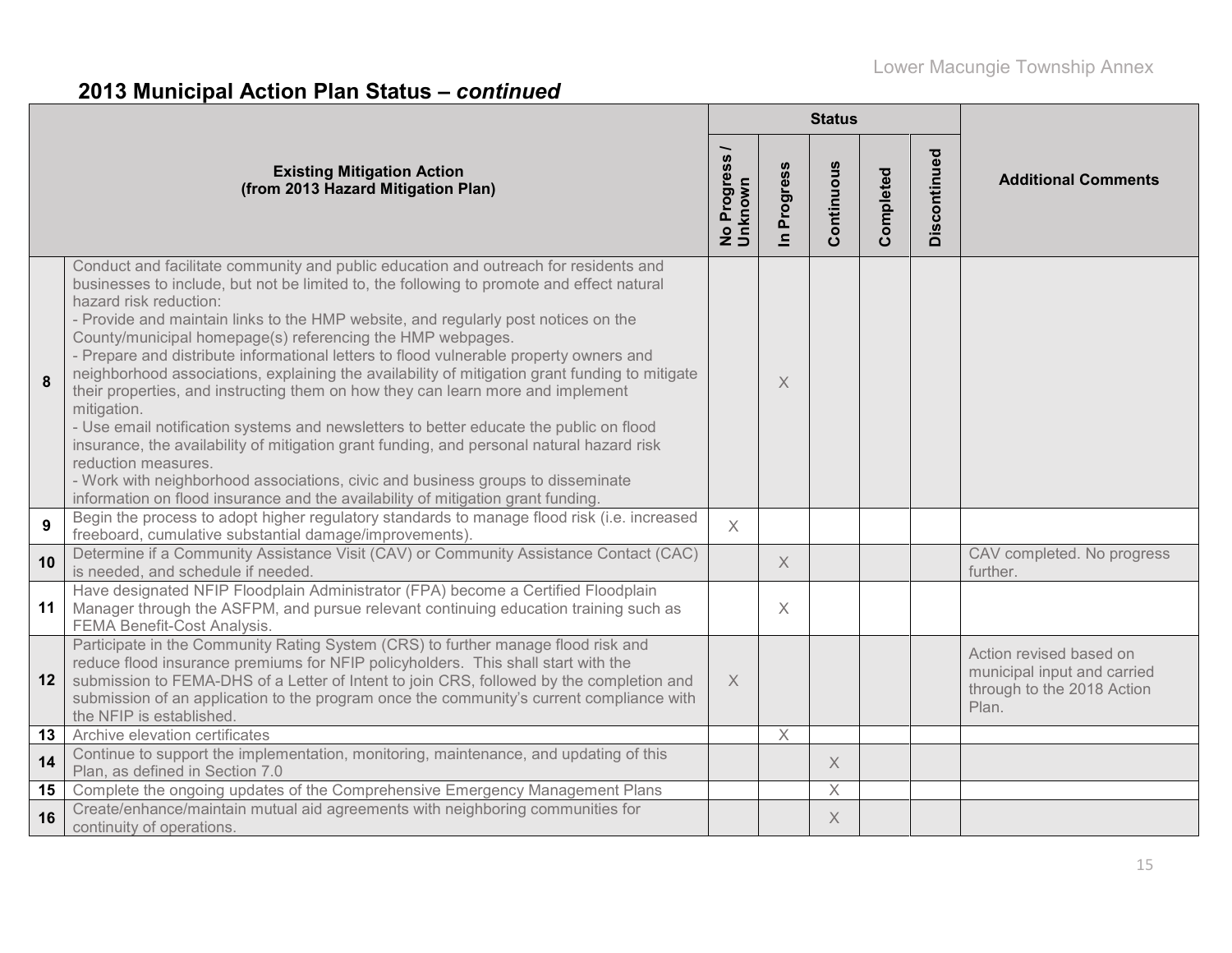### **2013 Municipal Action Plan Status –** *continued*

|    |                                                                                                                                                                                                                                                                                          |           | <b>Status</b> |          |                    |                            |
|----|------------------------------------------------------------------------------------------------------------------------------------------------------------------------------------------------------------------------------------------------------------------------------------------|-----------|---------------|----------|--------------------|----------------------------|
|    | <b>Existing Mitigation Action</b><br>(from 2013 Hazard Mitigation Plan)                                                                                                                                                                                                                  |           | ontinu        | ompleted | pen<br>Ē<br>Discor | <b>Additional Comments</b> |
| 17 | Identify and develop agreements with entities that can provide support with FEMA/PEMA<br>paperwork after disasters; qualified damage assessment personnel - Improve post-<br>disaster capabilities - damage assessment; FEMA/PEMA paperwork compilation,<br>submissions, record-keeping  | $\sqrt{}$ |               |          |                    |                            |
| 18 | Work with regional agencies (i.e. County and PEMA) to help develop damage assessment<br>capabilities at the local level through such things as training programs, certification of<br>qualified individuals (e.g. code officials, floodplain managers, engineers).<br><b>ALC 4</b> 2 2 2 |           | X             |          |                    |                            |

#### **Notes:**

**1.** Actions not carried through to the 2018 Action Plan are so noted.

**2.** To maintain National Flood Insurance Program (NFIP) compliance, actions related to the NFIP were carried through to the 2018 Action Plan even if identified by the municipality as completed.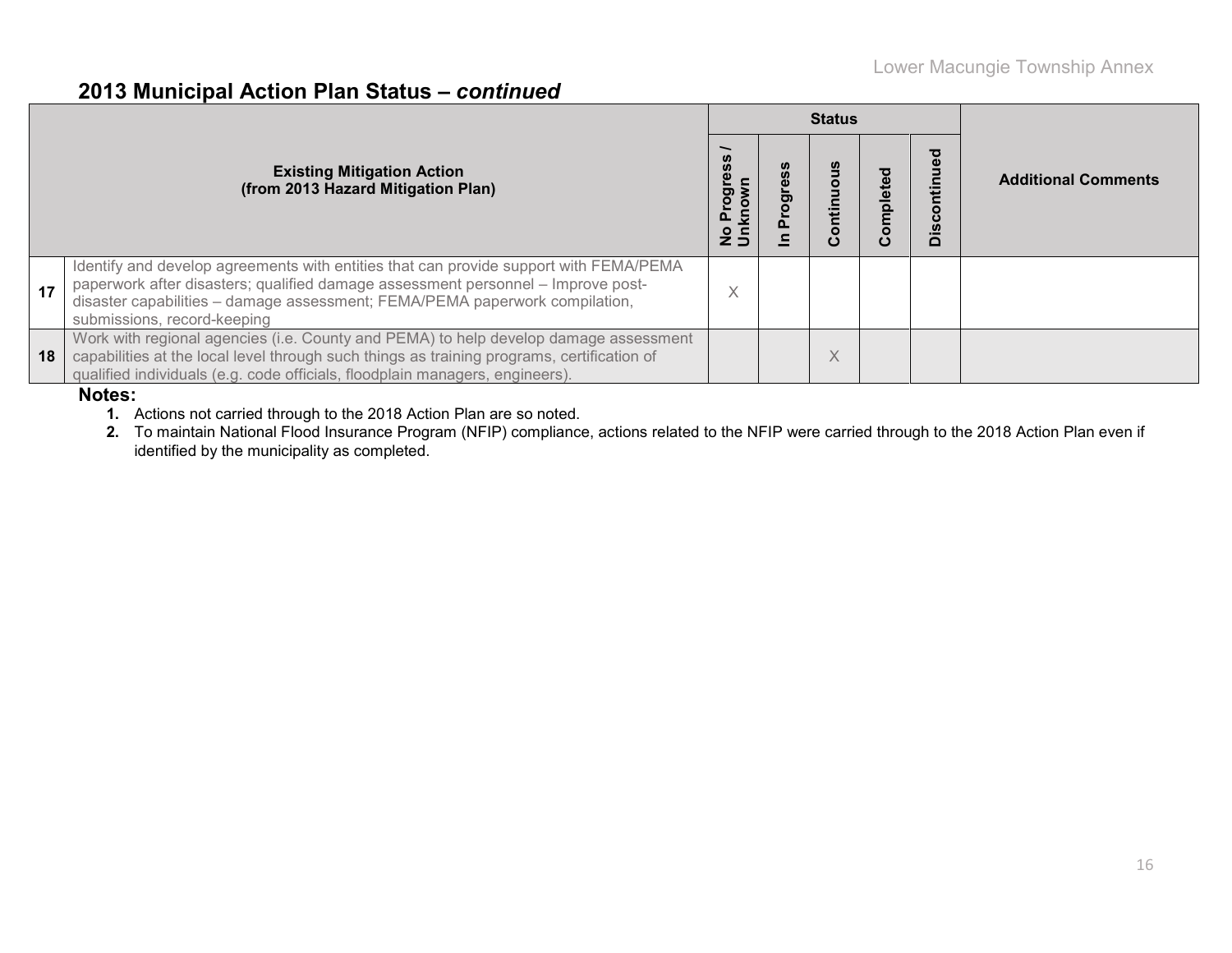# **2018 Mitigation Action Plan**

|                         | <b>Mitigation Action</b>                                                                                                                                                                                                                                                                                                                                                                                                                                                                                                                                                                                                     | <b>Mitigation</b><br><b>Technique</b><br>Category | Hazard(s)<br><b>Addressed</b> | <b>Priority</b><br>(H/M/L) | <b>Estimated</b><br><b>Cost</b> | <b>Potential</b><br><b>Funding</b>                                                                                 | <b>Lead Agency</b><br>/ Department                                                                                           | Implementation<br><b>Schedule</b>         | <b>Applies to</b><br>New and / or<br><b>Existing</b><br><b>Structures</b> |
|-------------------------|------------------------------------------------------------------------------------------------------------------------------------------------------------------------------------------------------------------------------------------------------------------------------------------------------------------------------------------------------------------------------------------------------------------------------------------------------------------------------------------------------------------------------------------------------------------------------------------------------------------------------|---------------------------------------------------|-------------------------------|----------------------------|---------------------------------|--------------------------------------------------------------------------------------------------------------------|------------------------------------------------------------------------------------------------------------------------------|-------------------------------------------|---------------------------------------------------------------------------|
| 1                       | Establish riparian buffers                                                                                                                                                                                                                                                                                                                                                                                                                                                                                                                                                                                                   | Natural<br>Systems<br>Protection                  | Flood                         | Medium                     | Low                             | Municipal<br><b>Budget</b>                                                                                         | Planning                                                                                                                     | Short-term                                | N/A                                                                       |
| $\mathbf{2}$            | North Brookside Road Stream<br>Clearing - Large trees fallen into the<br>creek have resulted in flooding to a<br>private residence. Efforts to clear<br>snags have been limited by DEP<br>restrictions and private property<br>access issues.                                                                                                                                                                                                                                                                                                                                                                                | Natural<br>Systems<br>Protection                  | Flood                         | Medium                     | Low                             | Municipal<br><b>Budget</b>                                                                                         | Lower<br>Macungie<br>Road<br>Department                                                                                      | Short-term                                | Existing                                                                  |
| $\mathbf{3}$            | Weilers Road Bridge - Bridge is too<br>low, causing debris to get caught<br>under bridge resulting in flooding to<br>two residences on Mertztown Road.<br>DEP restrictions limit ability to clear<br>debris. Bridge needs to be elevated,<br>or routine debris clearing permit(s)<br>need to be instated.                                                                                                                                                                                                                                                                                                                    | Structure &<br>Infrastructure                     | Flood                         | Medium                     | Medium                          | Federal,<br>State,<br>County<br>Grant<br>Funding;<br>Municipal<br>budget                                           | Lower<br>Macungie<br>Township and<br>PennDOT                                                                                 | Short-term<br>(depending<br>upon funding) | Existing                                                                  |
| $\overline{\mathbf{4}}$ | Retrofit (e.g. elevate) structures<br>located in hazard- prone areas to<br>protect structures from future<br>damage, with repetitive loss and<br>severe repetitive loss properties as<br>priority.<br>Specifically identified are the<br>following:<br>- Mill Creek Road - 1 property<br>Phase 1: Identify appropriate<br>candidates for retrofitting based on<br>cost-effectiveness versus relocation.<br>Phase 2: Where retrofitting is<br>determined to be a viable option,<br>work with property owners toward<br>implementation of that action based<br>on available funding from FEMA and<br>local match availability. | Structure &<br>Infrastructure                     | Flood                         | High                       | High                            | <b>FEMA</b><br>Mitigation<br>Grants<br>Programs<br>and local<br>budget (or<br>property<br>owner) for<br>cost share | Municipality<br>(via Municipal<br>Engineer/NFIP<br>Floodplain<br>Administrator)<br>with support<br>from PEMA,<br><b>FEMA</b> | Long-term<br>(depending<br>upon funding)  | Existing                                                                  |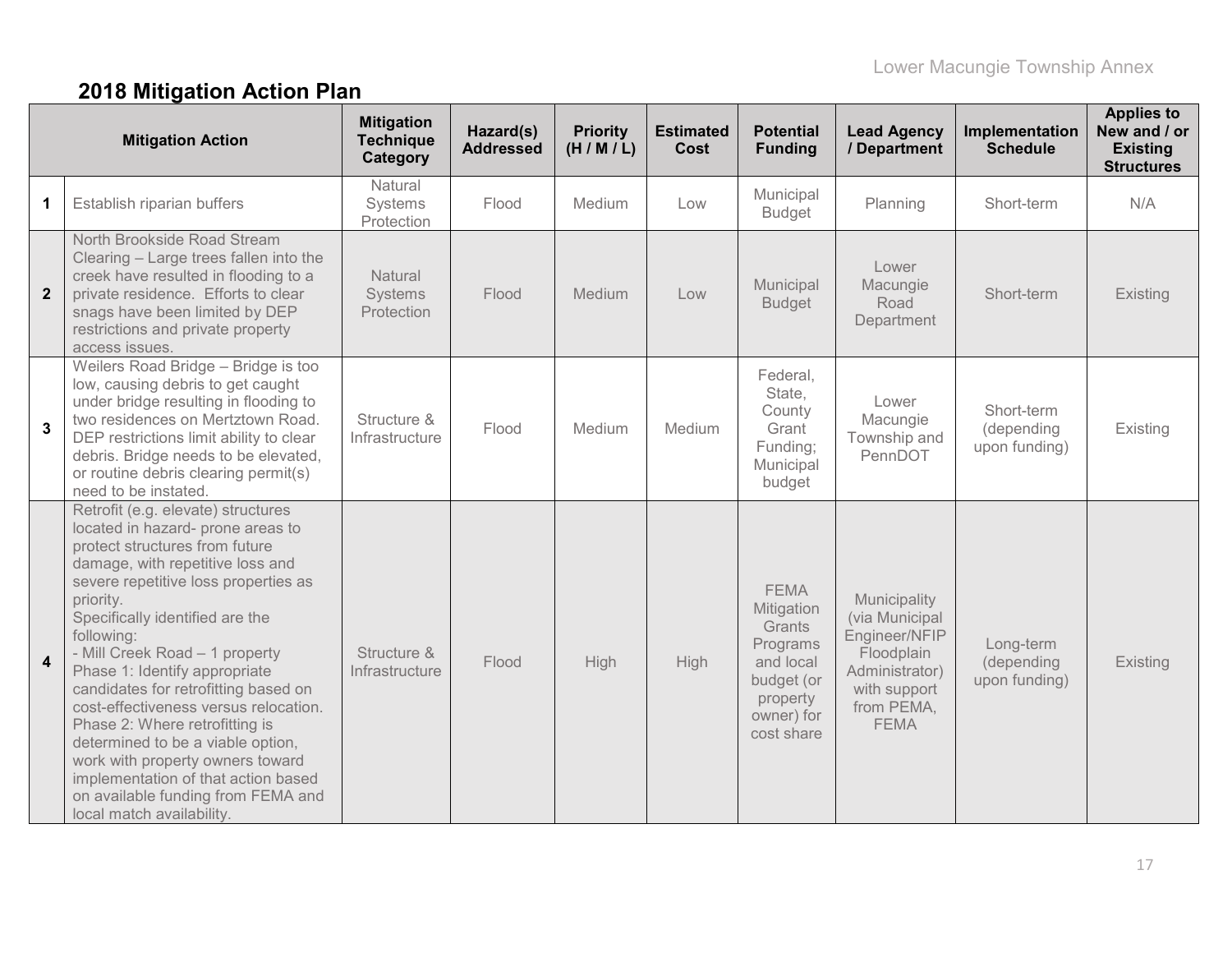|   | <b>Mitigation Action</b>                                                                                                                                                                                                                                                                                                                                                                                                                                                                                                                                                                                                                                                                                                               | <b>Mitigation</b><br><b>Technique</b><br>Category | Hazard(s)<br><b>Addressed</b> | <b>Priority</b><br>(H/M/L) | <b>Estimated</b><br>Cost | <b>Potential</b><br><b>Funding</b>                                                                                       | <b>Lead Agency</b><br>/ Department                                                                                               | Implementation<br><b>Schedule</b>        | <b>Applies to</b><br>New and / or<br><b>Existing</b><br><b>Structures</b> |
|---|----------------------------------------------------------------------------------------------------------------------------------------------------------------------------------------------------------------------------------------------------------------------------------------------------------------------------------------------------------------------------------------------------------------------------------------------------------------------------------------------------------------------------------------------------------------------------------------------------------------------------------------------------------------------------------------------------------------------------------------|---------------------------------------------------|-------------------------------|----------------------------|--------------------------|--------------------------------------------------------------------------------------------------------------------------|----------------------------------------------------------------------------------------------------------------------------------|------------------------------------------|---------------------------------------------------------------------------|
|   | Purchase, or relocate structures<br>located in hazard- prone areas to<br>protect structures from future<br>damage, with repetitive loss and<br>severe repetitive loss properties as<br>priority.<br>Specifically identified are the<br>following:<br>Spring Creek Road - 4 properties<br>Lower Macungie Road - 1 property<br><b>5</b> Mertztown Road $-2$ properties<br>Orchid Place - 1 property<br>Phase 1: Identify appropriate<br>candidates for relocation based on<br>cost-effectiveness versus retrofitting.<br>Phase 2: Where relocation is<br>determined to be a viable option,<br>work with property owners toward<br>implementation of that action based<br>on available funding from FEMA and<br>local match availability. | Structure &<br>Infrastructure                     | Flood                         | High                       | High                     | <b>FEMA</b><br>Mitigation<br>Grant<br>Programs<br>and<br>Municipal<br>budget (or<br>property<br>owner) for<br>cost share | Municipality<br>(via Municipal<br>Engineer/NFIP<br>Floodplain<br>Administrator)<br>with support<br>from PEMA,<br><b>FEMA</b>     | Long-term<br>(depending<br>upon funding) | Existing                                                                  |
| 6 | Maintain compliance with and good<br>standing in the NFIP including<br>adoption and enforcement of<br>floodplain management requirements<br>(e.g. regulating all new and<br>substantially improved construction in<br>Special Hazard Flood Areas),<br>floodplain identification and mapping,<br>and flood insurance outreach to the<br>community.<br>Further, continue to meet and/or<br>exceed the minimum NFIP standards<br>and criteria through the following<br>NFIP- related continued compliance<br>actions identified below.                                                                                                                                                                                                    | Local plans<br>$\alpha$<br>Regulations            | Flood                         | High                       | Low                      | Municipal<br><b>Budget</b>                                                                                               | Municipality<br>(via Municipal<br>Engineer/NFIP<br>Floodplain<br>Administrator)<br>with support<br>from PEMA,<br><b>ISO FEMA</b> | Ongoing                                  | New &<br>Existing                                                         |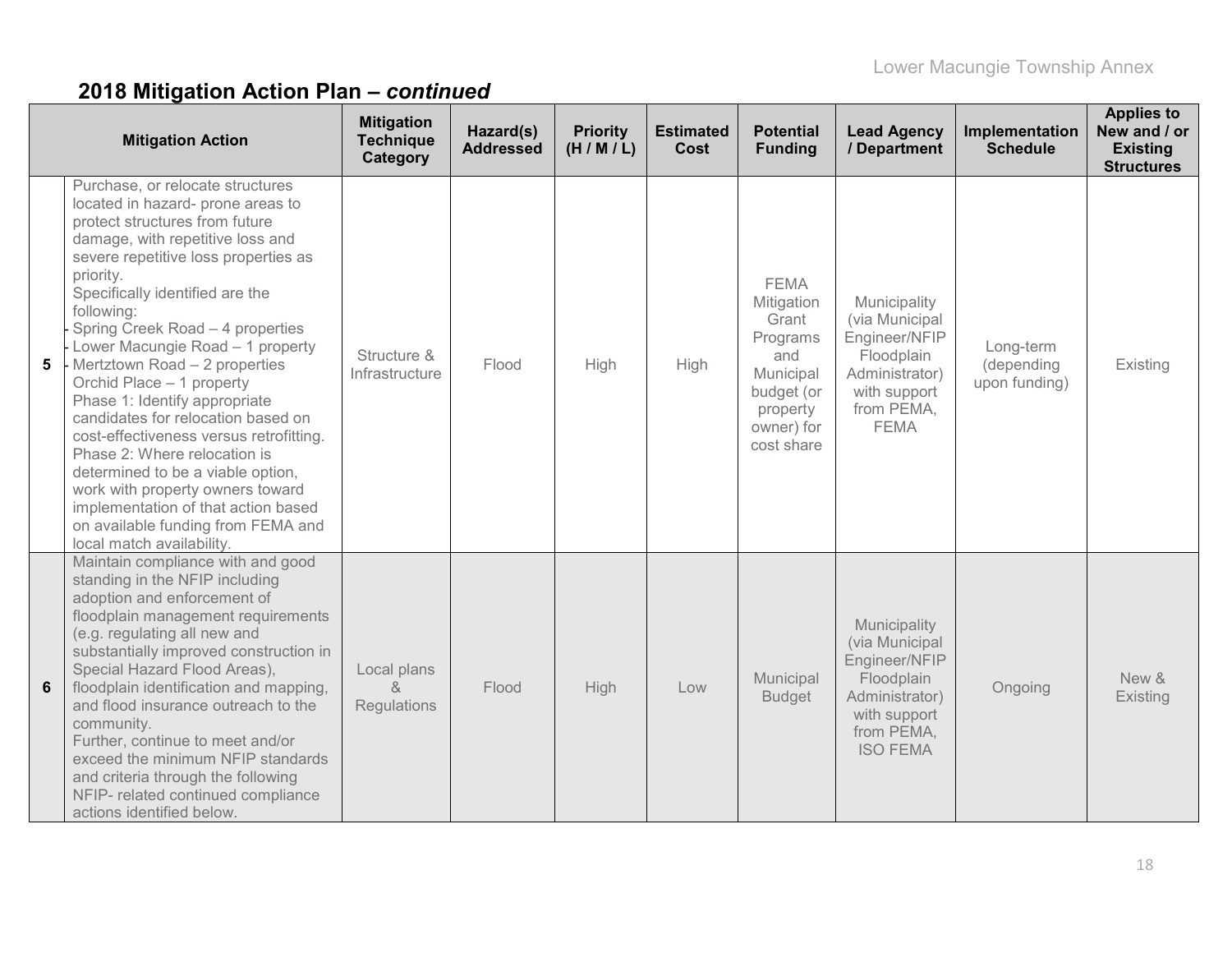|                | <b>Mitigation Action</b>                                                                                                                                                                                                                                                                                                                                                                                                                                                                                                                                                                                                                                                                                                                                                                                                                                                                                                                                                                                                                                                                           | <b>Mitigation</b><br><b>Technique</b><br>Category | Hazard(s)<br><b>Addressed</b> | <b>Priority</b><br>(H/M/L) | <b>Estimated</b><br>Cost | <b>Potential</b><br><b>Funding</b> | <b>Lead Agency</b><br>/ Department                                                              | Implementation<br><b>Schedule</b>         | <b>Applies to</b><br>New and / or<br><b>Existing</b><br><b>Structures</b> |
|----------------|----------------------------------------------------------------------------------------------------------------------------------------------------------------------------------------------------------------------------------------------------------------------------------------------------------------------------------------------------------------------------------------------------------------------------------------------------------------------------------------------------------------------------------------------------------------------------------------------------------------------------------------------------------------------------------------------------------------------------------------------------------------------------------------------------------------------------------------------------------------------------------------------------------------------------------------------------------------------------------------------------------------------------------------------------------------------------------------------------|---------------------------------------------------|-------------------------------|----------------------------|--------------------------|------------------------------------|-------------------------------------------------------------------------------------------------|-------------------------------------------|---------------------------------------------------------------------------|
| $\overline{7}$ | Conduct and facilitate community and<br>public education and outreach for<br>residents and businesses to include,<br>but not be limited to, the following to<br>promote and effect natural hazard<br>risk reduction:<br>- Provide and maintain links to the<br>HMP website, and regularly post<br>notices on the County/municipal<br>homepage(s) referencing the HMP<br>webpages.<br>- Prepare and distribute informational<br>letters to flood vulnerable property<br>owners and neighborhood<br>associations, explaining the<br>availability of mitigation grant funding<br>to mitigate their properties, and<br>instructing them on how they can<br>learn more and implement mitigation.<br>- Use email notification systems and<br>newsletters to better educate the<br>public on flood insurance, the<br>availability of mitigation grant funding,<br>and personal natural hazard risk<br>reduction measures.<br>- Work with neighborhood<br>associations, civic and business<br>groups to disseminate information on<br>flood insurance and the availability of<br>mitigation grant funding. | Education<br>&<br>Awareness                       | All Hazards                   | High                       | $Low-$<br>Medium         | Municipal<br><b>Budget</b>         | Municipality<br>with support<br>from Planning<br>Partners,<br>PEMA, FEMA                        | Short-term<br>(depending<br>upon funding) | N/A                                                                       |
| 8              | Begin and/or continue the process to<br>adopt higher regulatory standards to<br>manage flood risk (i.e. increased<br>freeboard, cumulative substantial<br>damage/improvements).                                                                                                                                                                                                                                                                                                                                                                                                                                                                                                                                                                                                                                                                                                                                                                                                                                                                                                                    | Local plans<br>$\mathcal{R}$<br>Regulations       | Flood                         | High                       | Low                      | Municipal<br><b>Budget</b>         | Via Mun.<br>Engineer /<br><b>NFIP</b><br>Floodplain<br>Admin.) w/<br>support from<br>PEMA, FEMA | Short-term<br>(depending<br>upon funding) | New &<br>Existing                                                         |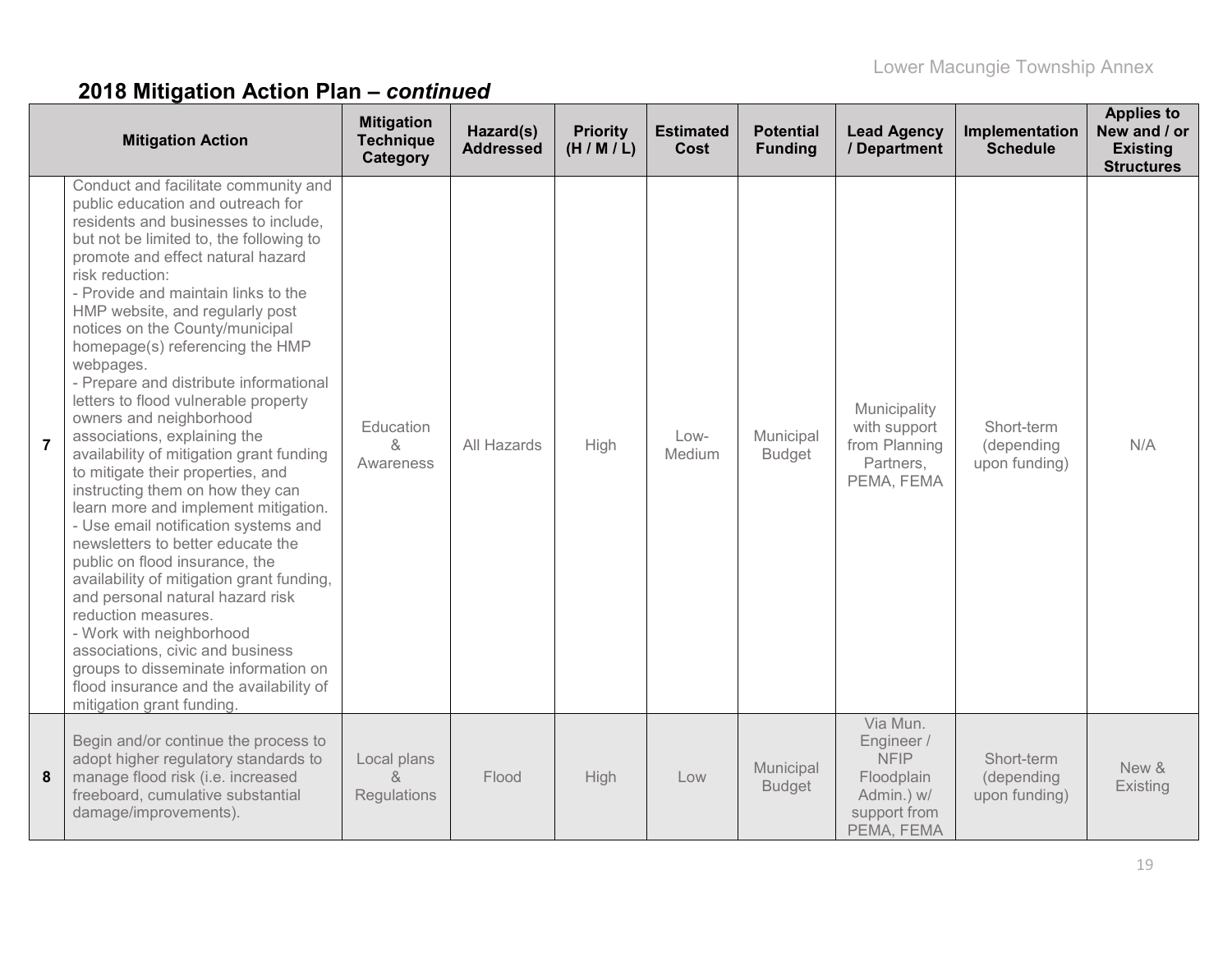|    | <b>Mitigation Action</b>                                                                                                                                                                                               | <b>Mitigation</b><br><b>Technique</b><br>Category | Hazard(s)<br><b>Addressed</b> | <b>Priority</b><br>(H/M/L) | <b>Estimated</b><br>Cost                  | <b>Potential</b><br><b>Funding</b>                                                                        | Lead Agency /<br><b>Department</b>                                                                                                                              | Implementation<br><b>Schedule</b>         | <b>Applies to</b><br>New and / or<br><b>Existing</b><br><b>Structures</b> |
|----|------------------------------------------------------------------------------------------------------------------------------------------------------------------------------------------------------------------------|---------------------------------------------------|-------------------------------|----------------------------|-------------------------------------------|-----------------------------------------------------------------------------------------------------------|-----------------------------------------------------------------------------------------------------------------------------------------------------------------|-------------------------------------------|---------------------------------------------------------------------------|
| 9  | Determine if a Community<br>Assistance Visit (CAV) or<br><b>Community Assistance Contact</b><br>(CAC) is needed, and schedule if<br>needed.                                                                            | Local plans<br>$\alpha$<br>Regulations            | Flood                         | Medium                     | Low                                       | Municipal<br><b>Budget</b>                                                                                | <b>NFIP</b><br>Floodplain<br>Administrator<br>with support<br>from PADEP,<br>PEMA, FEMA                                                                         | Short-term                                | N/A                                                                       |
| 10 | Have designated NFIP Floodplain<br>Administrator (FPA) become a<br>Certified Floodplain Manager<br>through the ASFPM and/or pursue<br>relevant continuing education<br>training such as FEMA Benefit Cost<br>Analysis. | Local plans<br>&<br><b>Regulations</b>            | Flood                         | High                       | Low                                       | Municipal<br><b>Budget</b>                                                                                | NFIP Floodplain<br>Administrator                                                                                                                                | Short-term<br>(depending<br>upon funding) | N/A                                                                       |
| 11 | Enroll in the NFIP Community<br>Rating System (CRS) Program.                                                                                                                                                           | Local plans<br>&<br><b>Regulations</b>            | Flood                         | Medium                     | N/A                                       | Municipal<br><b>Budget</b>                                                                                | Planning/Zoning                                                                                                                                                 | Coordination<br>with FEMA                 | N/A                                                                       |
| 12 | Obtain and archive elevation<br>certificates for NFIP compliance.                                                                                                                                                      | Local plans<br>$\alpha$<br><b>Regulations</b>     | Flood                         | High                       | Low                                       | Municipal<br><b>Budget</b>                                                                                | <b>NFIP Floodplain</b><br>Administrator                                                                                                                         | Ongoing                                   | N/A                                                                       |
| 13 | Continue to support the<br>implementation, monitoring,<br>maintenance, and updating of this<br>Plan, as defined in Section 7.0                                                                                         | All<br>Categories                                 | All Hazards                   | High                       | $Low -$<br>High (for<br>5-year<br>update) | Municipal<br>Budget,<br>possibly<br><b>FEMA</b><br>Mitigation<br>Grant<br>Funding for<br>5-year<br>update | Municipality (via<br>mitigation<br>planning point<br>of contacts) with<br>support from<br>Planning<br>Partners<br>(through their<br>Points of<br>Contact), PEMA | Ongoing                                   | New &<br>Existing                                                         |
| 14 | Complete the ongoing updates of<br>the Comprehensive Emergency<br><b>Management Plans</b>                                                                                                                              | Local plans<br>$\alpha$<br><b>Regulations</b>     | All Hazards                   | <b>High</b>                | Low                                       | Municipal<br><b>Budget</b>                                                                                | Municipality with<br>support from<br><b>PEMA</b>                                                                                                                | Ongoing                                   | New &<br>Existing                                                         |
| 15 | Create/enhance/maintain mutual aid<br>agreements with neighboring<br>communities for continuity of<br>operations.                                                                                                      | All<br>Categories                                 | All Hazards                   | High                       | Low                                       | Municipal<br><b>Budget</b>                                                                                | Municipality with<br>support                                                                                                                                    | Ongoing                                   | New &<br>Existing                                                         |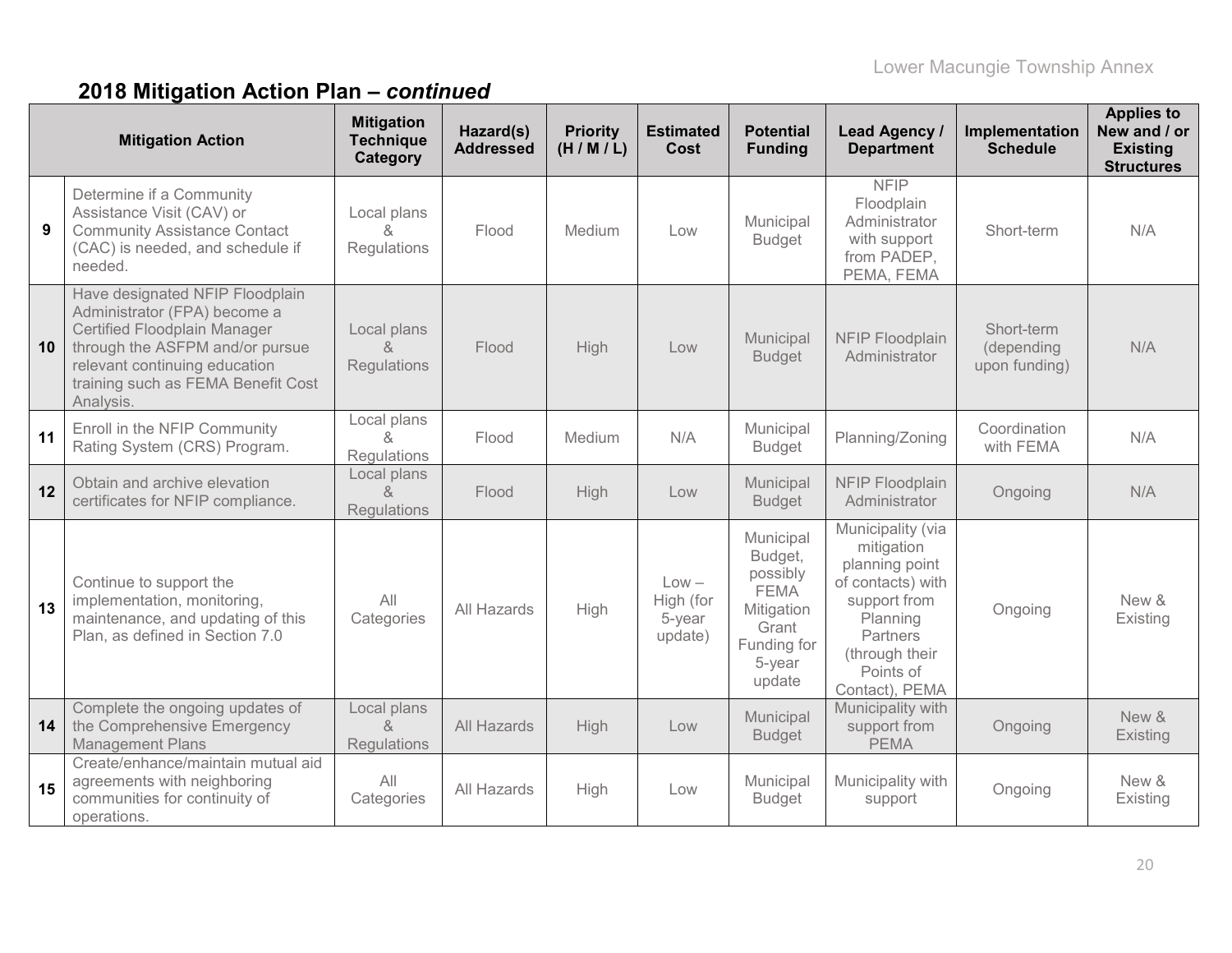|    | <b>Mitigation Action</b>                                                                                                                                                                                                                                                          | <b>Mitigation</b><br><b>Technique</b><br>Category           | Hazard(s)<br><b>Addressed</b> | <b>Priority</b><br>(H/M/L) | <b>Estimated</b><br>Cost | <b>Potential</b><br><b>Funding</b>                           | Lead Agency /<br><b>Department</b>                          | Implementation<br><b>Schedule</b>         | <b>Applies to</b><br>New and / or<br><b>Existing</b><br><b>Structures</b> |
|----|-----------------------------------------------------------------------------------------------------------------------------------------------------------------------------------------------------------------------------------------------------------------------------------|-------------------------------------------------------------|-------------------------------|----------------------------|--------------------------|--------------------------------------------------------------|-------------------------------------------------------------|-------------------------------------------|---------------------------------------------------------------------------|
| 16 | Develop and maintain capabilities to<br>process FEMA/PEMA paperwork<br>after disasters; qualified damage<br>assessment personnel - Improve<br>post-disaster capabilities - damage<br>assessment; FEMA/PEMA<br>paperwork compilation,<br>submissions, record keeping.              | <b>Education</b><br>$\mathcal{S}_{\mathbf{x}}$<br>Awareness | All Hazards                   | <b>Medium</b>              | <b>Medium</b>            | Municipal<br><b>Budget</b>                                   | Municipality with<br>support<br>from County,<br>PEMA, FEMA  | Short-term                                | N/A                                                                       |
| 17 | Work with regional agencies (i.e.<br>County and PEMA) to help develop<br>damage assessment capabilities at<br>the local level through such things<br>as training programs, certification of<br>qualified individuals (e.g. code<br>officials, floodplain managers,<br>engineers). | Education<br>&.<br>Awareness                                | All Hazards                   | Medium                     | <b>Medium</b>            | Municipal<br>budget,<br><b>FEMA</b><br>HMA grant<br>programs | Municipality with<br>support<br>from County,<br><b>PEMA</b> | Short-term<br>(depending<br>upon funding) | N/A                                                                       |

#### **Notes:**

#### *Estimated Costs:*

- Where actual project costs have been reasonable estimated: Low = < \$10,000; Medium = \$10,000 to \$100,000; High = > \$100,000;
- Where actual project costs cannot reasonably be established at this time:
	- **Low** = Possible to fund under existing budget. Project is part of, or can be part of an existing on-going program. **Medium** = Could budget for under existing work plan, but would require a reapportionment of the budget or a budget amendment, or the cost of the project would have to be spread over multiple years.
	- **High** = Would require an increase in revenue via an alternative source (i.e., bonds, grants, fee increases) to implement. Existing funding levels are not adequate to cover the costs of the proposed project.

#### *Potential Funding (FEMA HMA):*

- **BRIC =** Building Resilient Infrastructure and Communities
- **FMA** = Flood Mitigation Assistance Grant Program
- **HMGP** = Hazard Mitigation Grant Program
- **HSGP** = Homeland Security Grant Program
- **EMPG** = Emergency Management Performance Grant

#### *Implementation Schedule:*

- **Short Term** = 1 to 5 years
- **Long Term** = 5 years or greater
- **DOF** = Depending on Funding